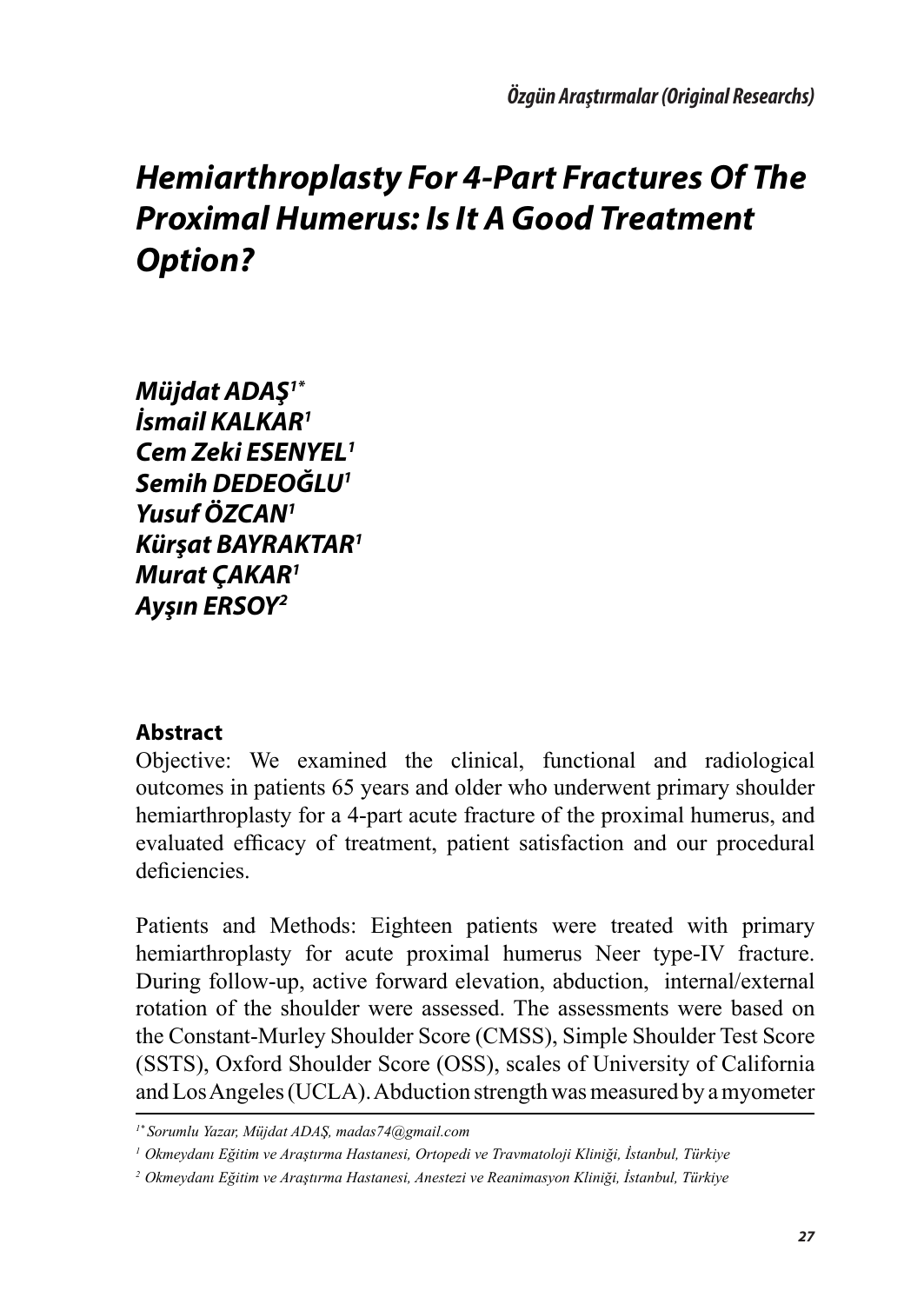and VAS scores were measured for pain and disability. Radiographically, Acromiohumeral Distance (AHD) and Humeral Head-Greater Tuberosity Distance (HHGTD) were assessed, examining presence of union and displacement in the tuberosities. Mean follow-up was 32,8 months.

Results: During last follow-up, the mean CMSS was 60,1 (range, 24-77); SSTS, 6,5 (range, 0-10) ; OSS, 25,6 (range, 10-36) and UFSS, 25,2 (range, 16-33). The mean VAS score was 2,6. The mean AHD and HHGTD, on the operated side were 11,7 mm (range, 5– 38 mm) and18,6 mm (range, 8– 29 mm) respectively. Our rate of union of the tuberosity was  $89\%$ .

Conclusions: PHA surgery performed according to specific principles in the treatment of Neer type IV proximal humeral fractures particularly of fractures in patients who are older than 65 years of age and cannot undergo osteosynthesis for osteoporosis is a reliable surgical treatment, maintaining the shoulder level and relieving the pain as well as allowing acceptable and adequate range of motion for daily activities.

*Keywords: Functional results, Neer classification, Prosthesis, Proximal humerus fracture.*

Level of Evidence: Level III retrospective study.

## **Proksimal Humerusun 4-Parçalı Kırıklarında Hemiartroplasti: İyi Bir Tedavi Seçeneği mi?**

## **Özet**

Amaç: Dört parçalı proksimal humerus kırığı nedeni ile hemiartroplasti uygulanmış 65 yaş ve üstündeki hastaların klinik, fonksiyonel ve radyolojik sonuçlarını muayene etmek ve tedavinin etkinliğini, hastanın memnuniyetini ve prosedürün eksikliklerini değerlendirmektir.

Hastalar ve Metod: Neer tip IV proksimal humerus kırığı nedeni ile 18 hasta primer hemiartroplasti ile tedavi edildi. Takiplerde, omuzun öne aktif elevasyonu, abdüksiyonu, internal/eksternal rotasyonları değerlendirildi. Değerlendirmelerde Constant-Murley Shoulder Score (CMSS), Simple Shoulder Test Score (SSTS), Oxford Shoulder Score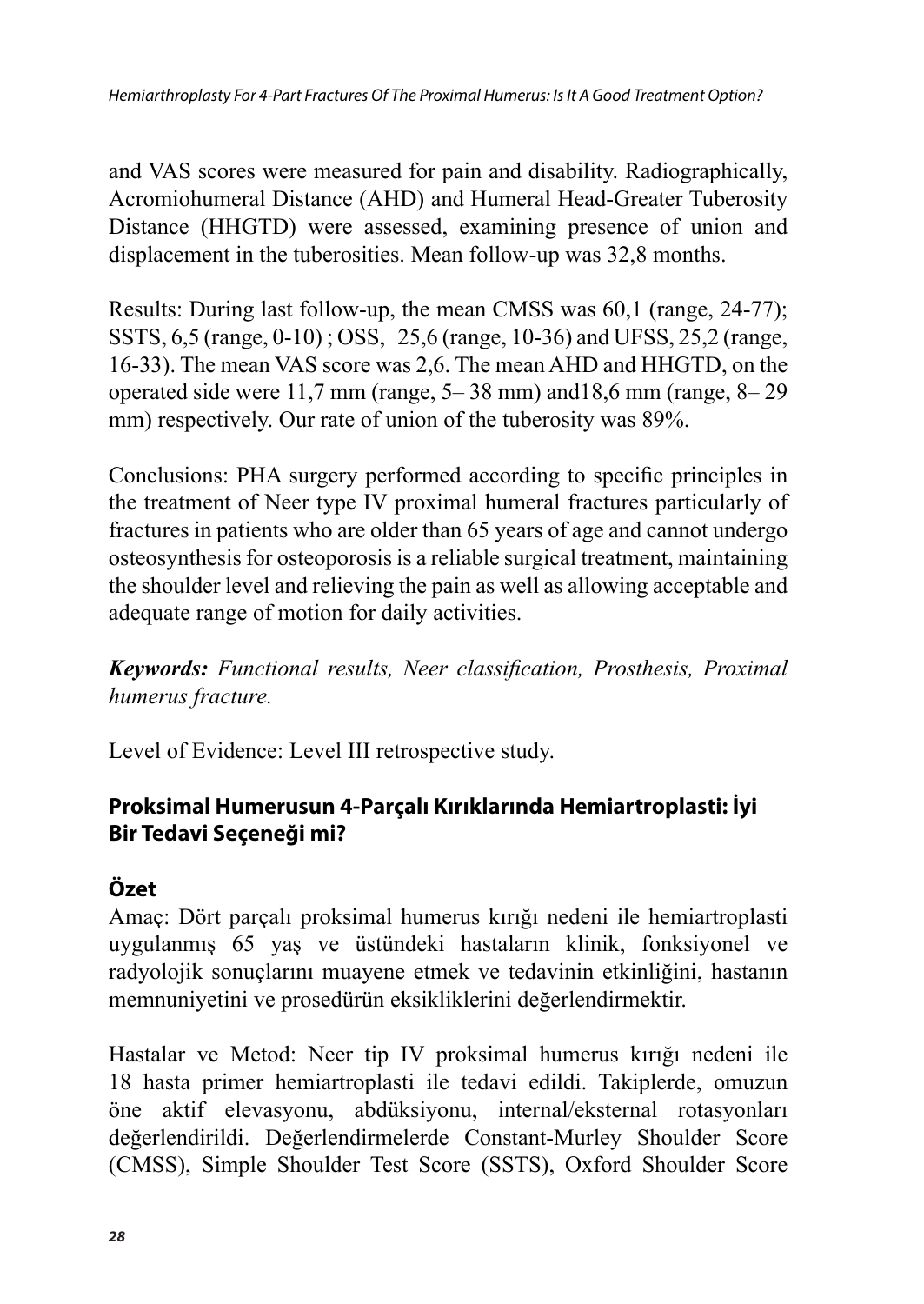(OSS), University of California ve Los Angeles (UCLA) değerlendirme skalaları kullanıldı. Abdüksiyon kuvveti bir myometer ile ölçüldü ve VAS skoru da ağrı ve sakatlık değerlendirilmesinde kullanıldı. Radyolojik olarak akromiohumeral mesafe (AHD) ve humerus başı daha büyük tuberkülum mesafesi (HHGTD) değerlendirildi, Tuberkülumların kaynamaları ve deplasmanları gözlendi. Ortalama takip süresi 32,8 aydı. Bulgular: Son takiplerde, ortalama CMSS 60,1 (24-77), SSTS 6,5 (0-10), OSS 25,6 (10-36), UFSS 25,2 (16-33) olarak bulundu. Ortalama VAS skoru 2,6 idi. Ameliyat yapılan taraftaki ortalama AHD ve HHGTD değerleri sırasıyla 11,7 (5-38) mm ve 18,6 (8-29) mm idi. Tüberkulumların kaynama oranları % 89 olarak bulundu.

Sonuç: Altmışbeş yaş üstünde olan ve mevcut osteoporozu nedeni ile osteosentez uygulanamayan hastalardaki Neer Tip IV proksimal humerus kırıklarının tedavisinde hemiartroplasti uygulanması, ağrının geçmesi ve omuz seviyesinin sağlanmasının yanında günlük aktiviteler için yeterli ve kabul edilebilir omuz hareketlerini sağlamada güvenilir bir cerrahi tedavidir.

#### *Anahtar kelimeler: Fonksiyonel sonuçlar, Neer sınıflaması, Protez, Proksimal humerus kırıkları.*

Proximal humeral fracture (PHF) is the second most common fracture of the upper extremity. It represents approximately 4-5% of all fractures in the emergency service [1]. The prevalence of these fractures increases as the population ages  $[2]$ . Other risk factors which increase the risk of developing PHF include osteoporosis, female gender and white race [3]. While 4-part PHF accounts for approximately 3% of all humeral fractures, it is considered to be one of the most difficult fractures to treat, and it requires technical skills [1]. In such fractures, circulation to the humeral head may be disturbed due to pronounced fragmentation, resulting in increased risk of development of pseudoarthrosis and avascular necrosis [4].

While approximately 80% of displaced or minimally displaced PHF can be treated conservatively by-non-surgical methods [5], treatment with closed reduction becomes more difficult as the degree of displacement and amount of fragmentation increase, and surgical intervention becomes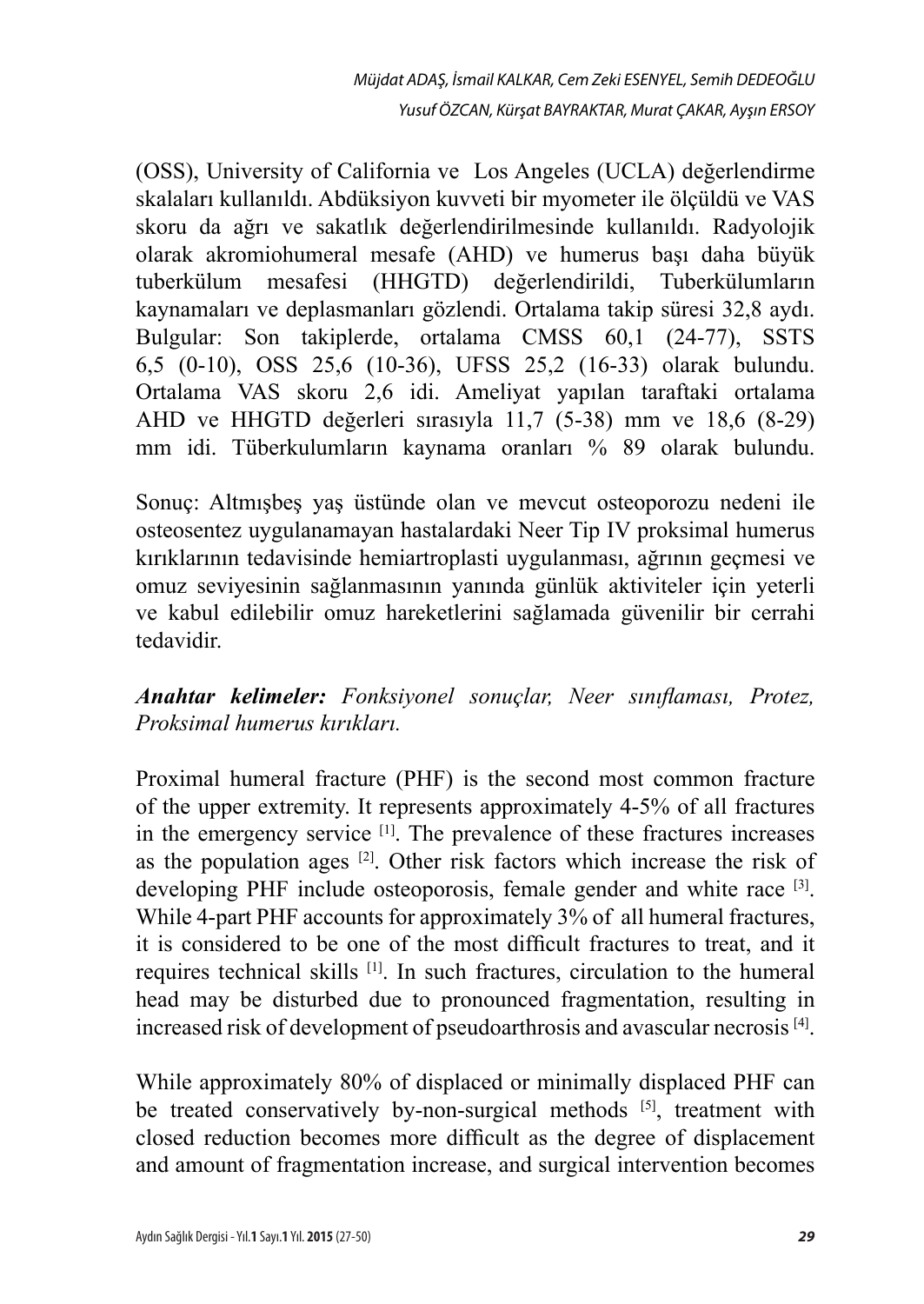necessary to prevent painful and non-functional malunions [6]. Surgical restoration of the proximal humerus anatomy relies on the type of fracture, bone quality, experience of the surgeon and appropriateness of the internal fixation methods [7]. Open reduction and internal fixation (ORIF) is an approach preferred in younger patients [7] while many treatment alternatives including conservative therapy, ORIF, and HA are recommended for treatment of such fractures in older patients [8]. However, it has been reported that number of evidence is limited to support superiority of one treatment method over the other, and there is noconsensus or guidelines for the optimal method of treatment [9,10,11]. Despite advanced fixation techniques, the risk of failure to achieve an accurate fracture reduction and loss of fixation, malunion, nonunion or development of avascular necrosis is higher in a 4-part PHF [12]. Reconstruction of partial humeral prosthesis together with residual bone fragments around the prosthesis represents an alternative to osteosynthesis in older patients with 3- and 4-part fractures or fractures and dislocations [7].

The objective of this retrospective study was to evaluate the efficacy of the treatment modality, patient satisfaction and our procedural deficiencies based on the radiographic and physical outcomes in patients with acute 4-part PHF treated by primary HA.

## **Material and Methods:**

We conducted a retrospective review of 18 consecutive patients who were managed with a cemented shoulder hemiarthroplasty for the treatment of 4-part proximal humeral fractures not amenable to open reduction internal fixation between 2010 and 2013 by one of the authors (CZE).The study was approved by the hospital's institutional review board and patient consent were received.

Global advantage shoulder arthroplasty system prosthesis (J&J) was used in all patients. All procedures were performed through a standard deltopectoral approach.

The initial diagnoses were made by direct radiography of the shoulder (Figure 1). In addition to direct radiography, a routine CT analysis (Figure 2) was made in all patients to evaluate dislocation and fragmentation,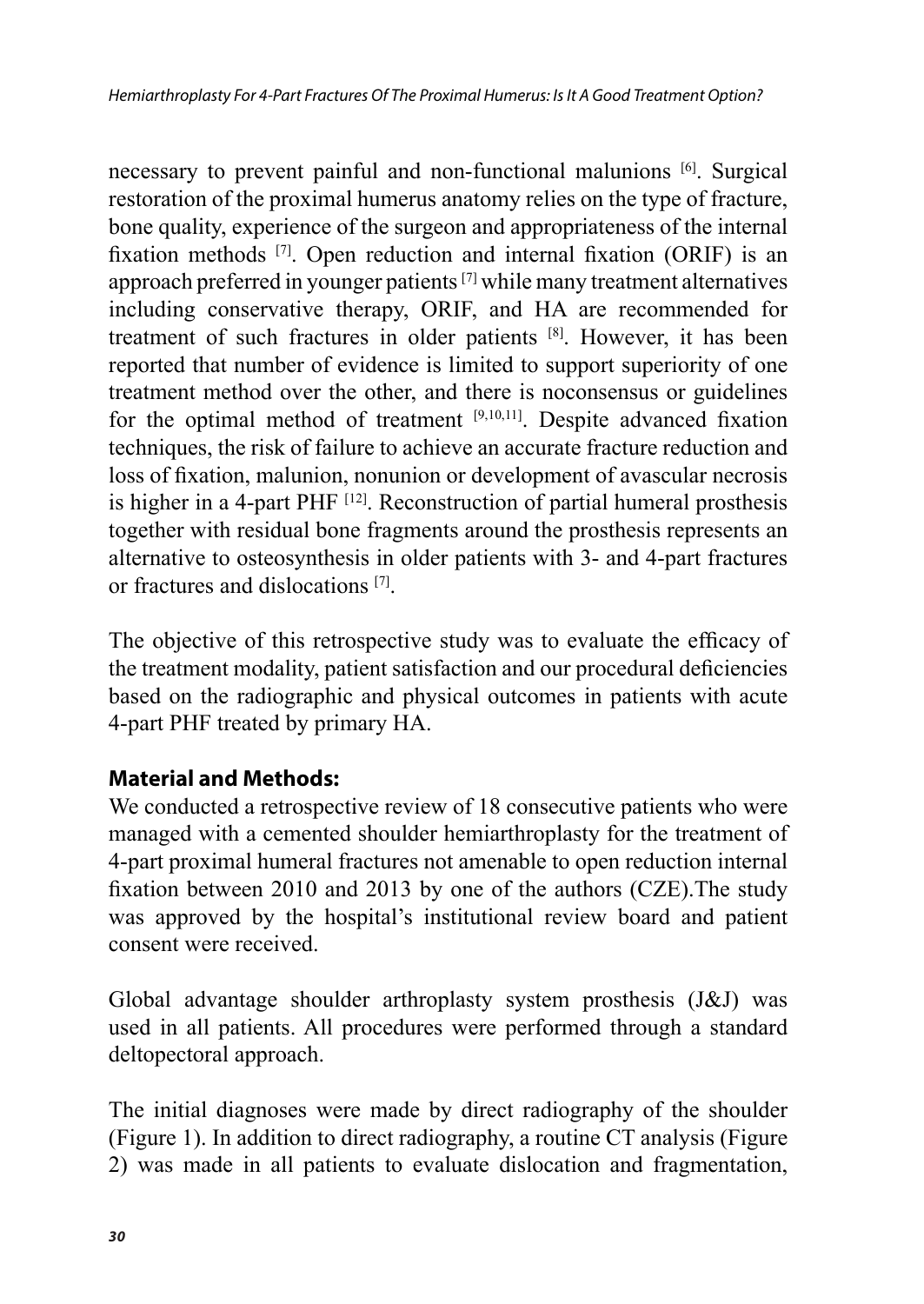classify fractures, and examine vascularization of the humeral head. The fractures were assessed according to the classification system described by Neer<sup>[13]</sup>. Patients were informed about the treatment method, potential risks and complications, and their consent was received. The mean time to surgical intervention was 10,4 days (range, 7-15) after the trauma.

Surgical Technique:

All operations were performed by the same surgeon (CZE). A surgical intervention was performed when all patients were under general anaesthesia, with the head fixed to the operation table and the patient seated in the beach chair position. Each patient received prophylactic intravenous systemic cefazolin 2 gr preoperatively. A standard deltopectoral incision was used during the procedure. The cephalic vein in the deltopectoral interval was retracted laterally together with the deltoid muscle. In order to avoid any negative postoperative impact on the shoulder functions, attention was paid not to harm parts of the deltoid muscle attaching to the humerus. The proximal attachment of the pectoralis muscle was cut approximately 1 cm and loosened, allowing for increased external rotation of the shoulder postoperatively. The pectoralis muscle and conjoint tendon were retracted medially. The axillary nerve and musculocutaneous nerve were palpated and preserved. In order to have a clear exposure of the fracture, the long head of the biceps tendon between the greater and lesser tuberosity was reached to expose the tissues up to the superior edge of the glenoid. The bone fragment in the tuberosities was left attached to the rotator cuff. The humeral head was removed, and its diameter was measured. No.5 nonabsorable sutures were placed on the bone-tendon junction of the tuberosity where rotator cuffs were attached. Next, 3 to 4 holes were drilled in the proximal humeral shaft to aid the reconstruction. While the forearm was in neutral rotation and the arm was parallel to the ground, the forearm was externally rotated, a gentle traction (20-30°) was performed through the elbow to determine the length of prosthesis. The head of the prosthesis was turned to face the glenoid, and then retroversion and height of the prosthesis were adjusted. The reference points were marked for accepted height and retroversion. The prosthesis was applied with bone cement, and reduction was achieved using an appropriate modular head. First of all, the greater tuberosity was fixed when the extremity was in neutral rotation. Before tightening the sutures, spongious grafts harvested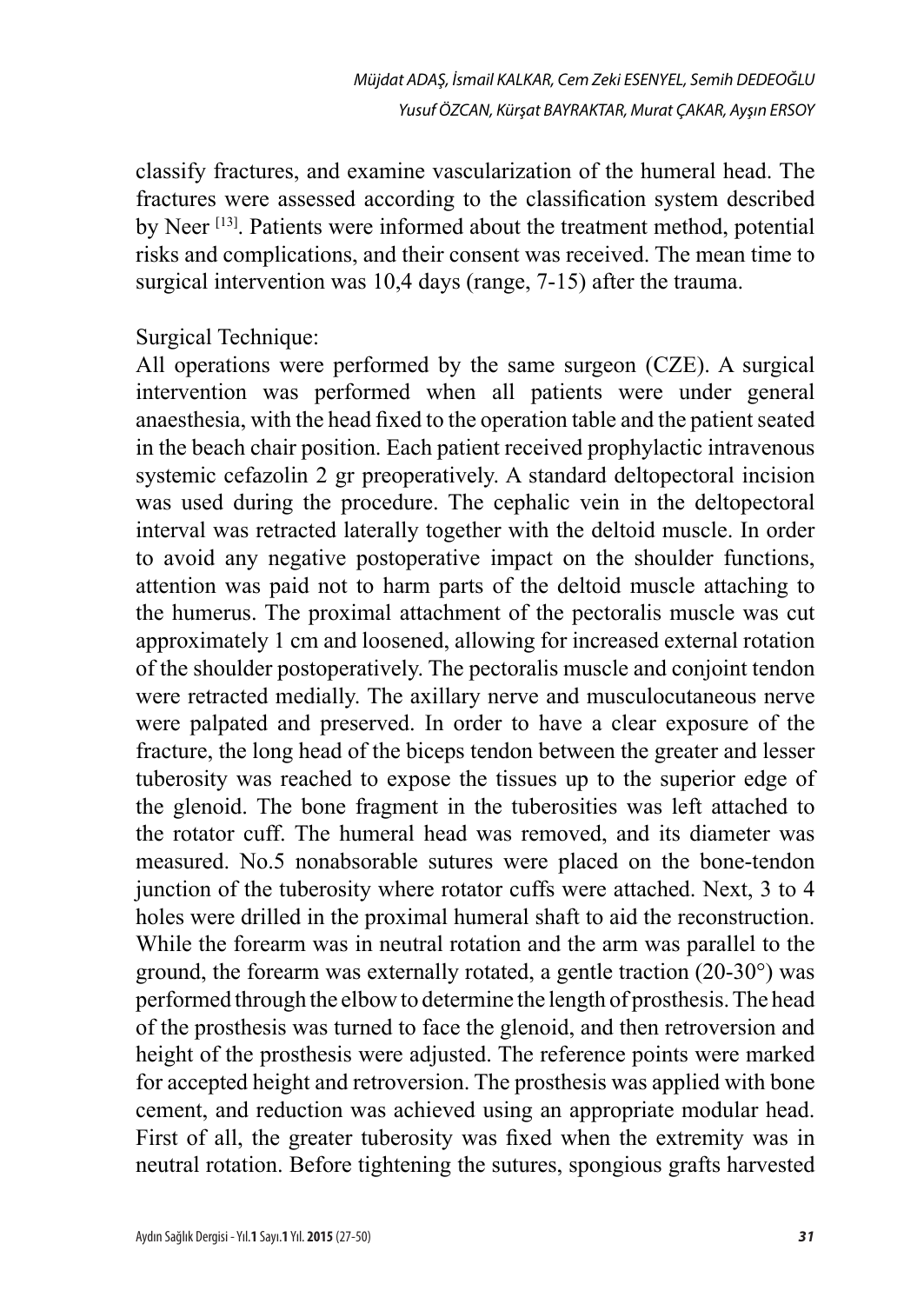from the fractured head were inserted between the tuberosity and the implant. Later on, the lesser tuberosity was fixed with horizontal sutures. Both tuberosities were sutured to each other, and to the prosthesis and to the humerus. The rotator interval was repaired, and a drain was placed. All patients underwent "global advantage shoulder arthroplasty system" (Figure 3). We tested maximum internal rotation and stability of the greater tuberosity, maximum external rotation and stability of the lesser tuberosity.

### Post-Operative Rehabilitation and Follow Up:

Passive exercises including the pendulum, were initiated one day after the surgery. Then, passive external rotation and elevation were initiated to the tolerable level. The patients were instructed on how to make exercise at home before they were discharged. The objective was to achieve enough range of motion of the shoulder for daily activities. Each patients shoulder was immobilized with a postoperative shoulder sling for two weeks, and passive range of motion exercises were maintained. Active-assisted exercises were initiated after confirmation of the union of the tuberosities by control radiographs.

Patients, at their last control, were evaluated clinically and radiologically. Their x-rays of shoulders (Figure 4), range of motions and functional outcomes were noted (Table 1).

The clinical and functional results were assessed for all patients during follow-up and scored according to CMSS, SSTS, OSS and UFSS (Table 1). Also the operating surgeon evaluated active shoulder flexion, abduction, external/internal rotation. Active internal rotation was evaluated according to spinous processes where the fingers of the involved side extend to the back. A visual analog scale (VAS) was used to assess pain  $(10 = \text{maximum})$ pain,  $0 = no$  pain).

In radiological evaluation, we evaluated improvement and position of tuberosities as well as presence of nonunion, subluxation, glenoid arthritis, humeral stem osteolysis, migration of the prosthesis, malposition of the greater tuberosity, component and cement fractures, and heterotopic ossification (HO). The most recent available radiography was compared with early postoperative radiography to determine any sign of loosening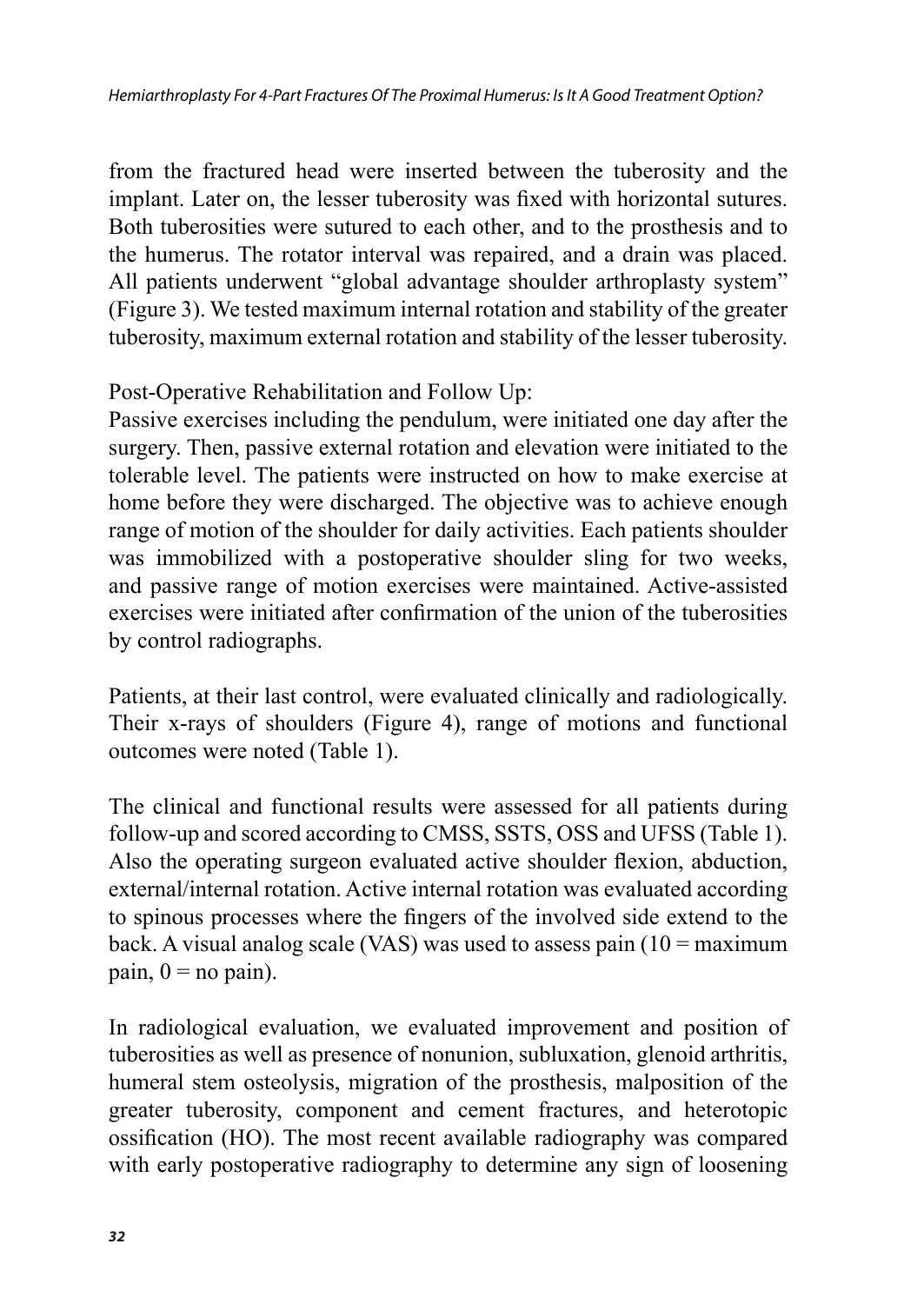in cement. Any radiolucent line more than 2 mm around the stem of the prosthesis and ectopic bone formations around the joint were considered as loosening [14]. Furthermore, we measured AHD and HHGTD on direct glenohumeral anterior-posterior (AP) radiographs for any changes in distances, and examined the presence of any effects of these changes on the functional outcomes of the shoulder.

Malpositioning of the greater tuberosity was evaluated according to Boileau *et al.*[14]. When it was not seen on the AP radiograph, but on the transcapular radiograph, it was considered as malposition. When it was not observed in any plane of the radiograph, tuberosity was considered as resorbed [14]. Proximal migration of the prosthesis was evaluated on the last AP radiographs. Subluxation was assessed based on the percentage of the failure of humeral head to lie concentrically within the glenoid.

We measured the distance between the most inferior aspect of the acromion and the upper aspect of the humeral head as AHD in the AP radiograph of the glenohumeral joint. The change in AHD was analysed in early postoperative radiograph vs. last control radiograph. A change in AHD less than 7 mm in any of the measurements was considered abnormal, allowing the humeral head ride upwards, and suggesting a rotator cuff failure.

All analyses were performed using SPSS II Version 17,0 (SPSS, Inc, Chicago, IL, USA) and Mann-Whitney U test.

## **Results :**

The study group included 8 male and 10 female with a mean age of 69 years (range, 52-80 years) at the time of fracture. Of the patients, 14 (78%) were aged 65 years or more at the time of fracture.The fractures were on the dominant side in 12 patients, involving right extremity in 10, and left extremity in 8 patients.

The cause of fracture was a fall in 15 patients, and a traffic road accident in 3 patients. The patients had no accompanying fracture, open injuries and neuro-vascular problem. None of the patients had peripheral vascular problems or diabetes mellitus.The mean follow-up was 32,8 months (range 24 to 48). All of proximal humerus fractures were Neer type-IV.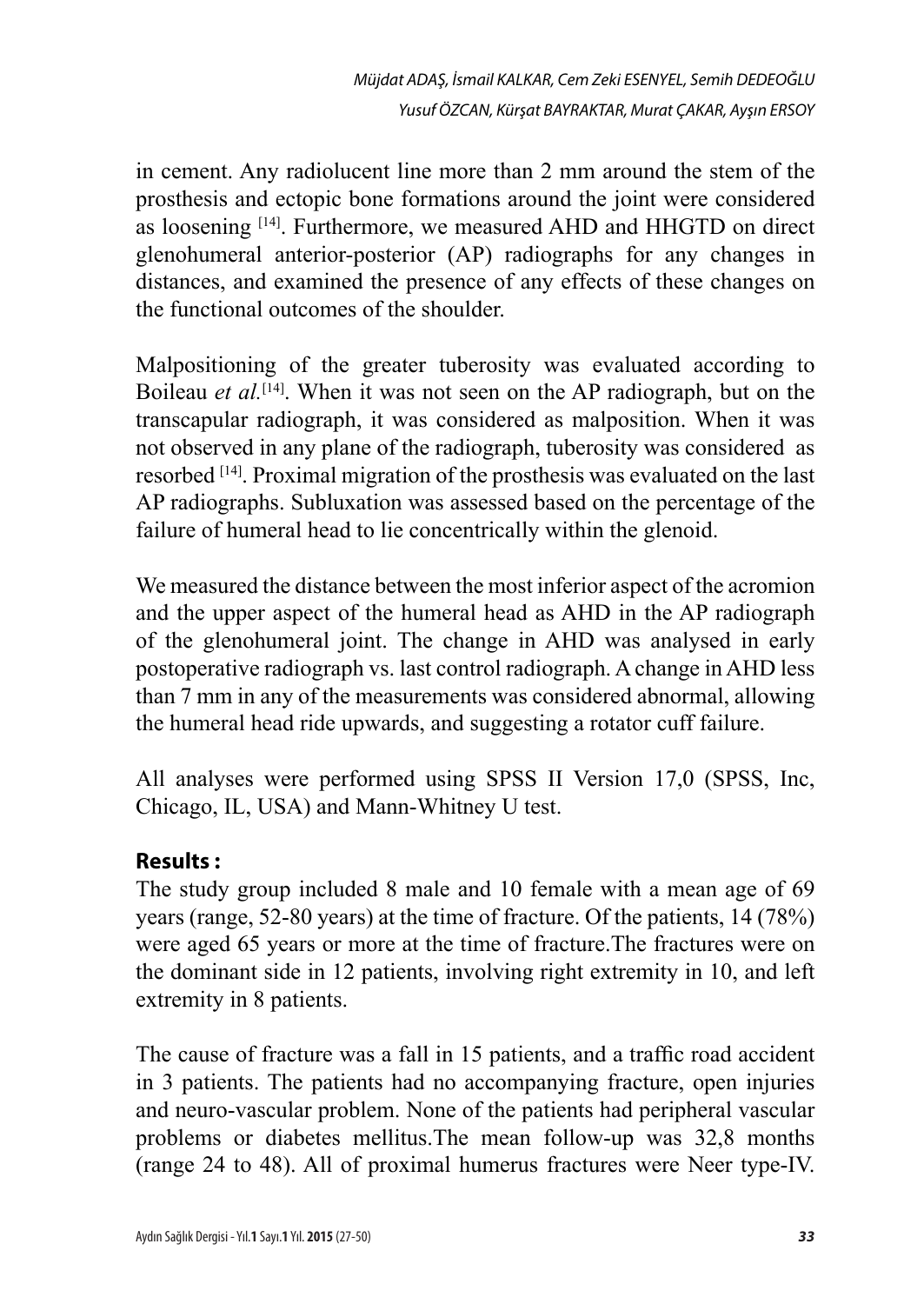This fracture classification was determined by the initial radiographic view when the patients presented to the emergency department. Table 1 and table 2 respectively reports functional, physical examination outcomes and radiographic outcomes.

The mean forward elevation was  $87.7^{\circ}$  (range,  $40^{\circ}$ -110°) while abduction was 78,3° (range, 45°-100°) and the mean external rotation was 28,3° (range, 15°-40°). The mean internal rotation was at the level of lumbar 3 vertebrae (Table 1). Among those patients with a mean VAS score of 2,6 (range 1-8) during the last control, 12 (67%) had mild or no pain while 4 (22%) had moderate, and 2 (11%) severe pain. The range of motion was also poor in the patient with severe pain, who also had the lowest CMS score (24 points). Same patient also showed lysis of the greater tuberosity. None of the patients achieved the functional level prior to the injury.

Functional assessments showed a mean SSTS of 6,5 (range, 0-10) (good), OSS of 25,6 (range, 10-36) (good), UFSS of 25,2 (range, 16-33) (good) (Table 1). Eighteen patients (85%) were satisfied with the treatment. The mean CMSS was 60,1 (range, 24-77) (Table 1). According to this scoring, the result was good and excellent in 10 shoulders (55,5%), fair in 6 shoulders  $(33,3\%)$ , and poor in 2 shoulders  $(11,1\%)$ .

None of the patients had evidence of prosthetic loosening (osteolysis of humeral stem, migration of the prosthesis, component and cement fractures). While 2 patient (11,1%) had resorbtion of the tuberosity, 16 patients (88,9%) achieved a complete union in the tuberosities. HHGT distance was more than 20 mm in three patients but union was seen.

The mean AHD was  $13.2$  mm (range,  $8 - 23$  mm) on the intact side, it was 15,1 mm (range,  $5 - 28$ mm) on the operated side in early stage, and 11,7 mm (range, 5– 38 mm) in last controls (Table 2). In two patients (11%) who were older than 75 years, AHD values were smaller than 7 mm in the last control. The functional outcomes were good in these patients. The increase of AHD measurements was not statistically different between intact side and late postoperative  $(p>0.05)$ . And there was statistically significant difference between early and late postoperative AHD values  $(p=0.59)$ .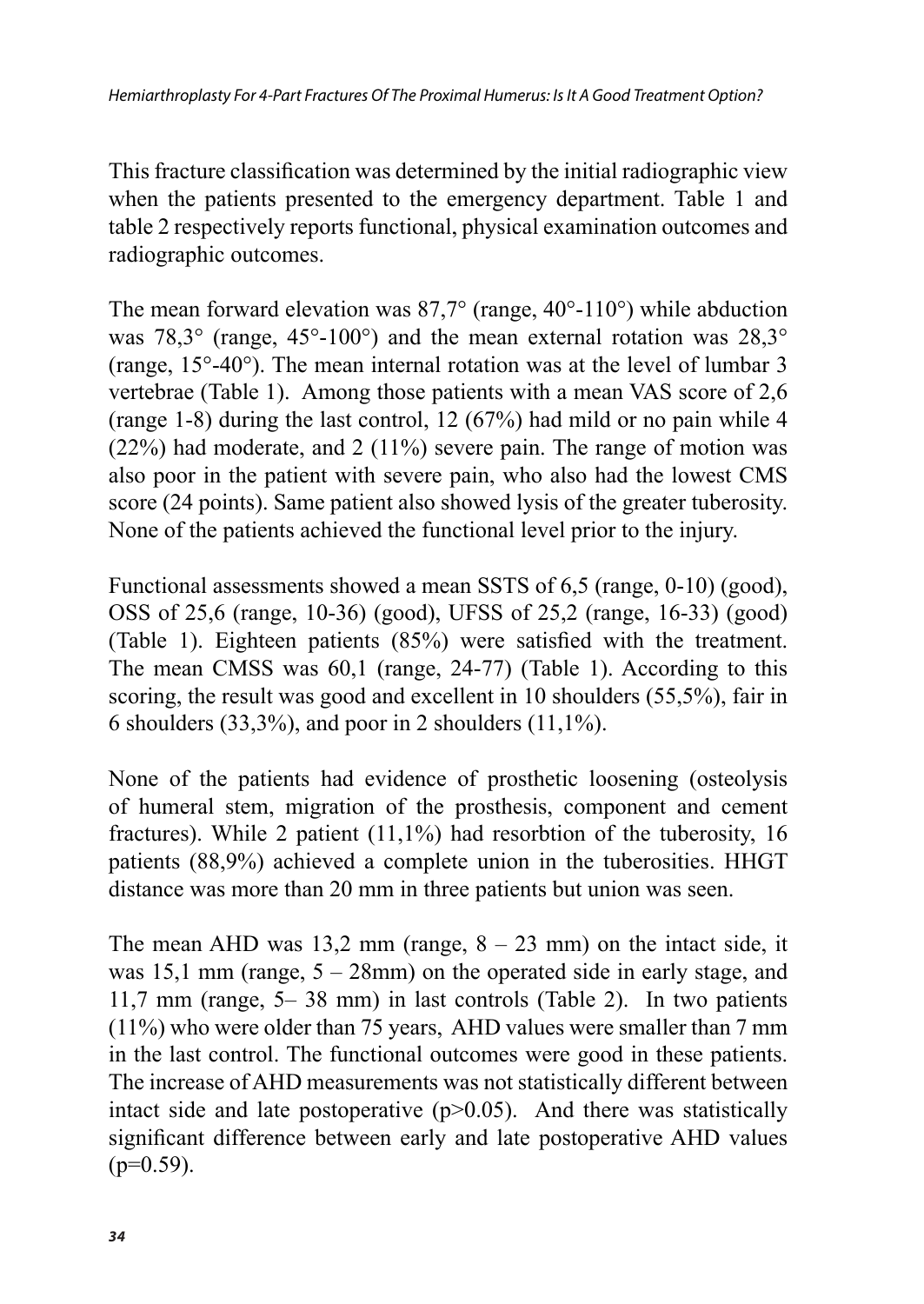The mean HHGTD on the intact side was  $15.2$  mm (range,  $6 - 20$  mm), it was 19,2 mm (range, 8-29 mm) on the operated side in early stage, and 19 mm (range, 8– 29 mm) in last controls (Table 2). The HHGTD was higher than 20 mm in 3 patients (14%). In these patients, the CMS was lower compared to other patients. The increase of HHGTD measurements was not statistically different between intact side and late postoperative  $(p>0.05)$ . And there was no statistically significant difference between early and late postoperative AHD values (p=0.45).

#### **Discussion:**

Treatment of the PHF still remain challenging for an orthopedic surgeon. Higher rate of poor bone quality, tenuous soft tissue and associated medical conditions raise difficulties in the treatment of such fractures. Conservative treatment has been frequently reported to fail in such fractures, particularly in traditional 4-part fractures where each of four segments are dislocated, the segment of the articular surface is deprived of its soft tissue attachments, and damaged blood supply to the humeral head is accompanied with a risk of osteonecrosis [15,16]. For such fractures, open reduction and internal fixation (ORIF) is recommended as a surgical intervention [17]. Despite advanced fixation techniques, potential lack of accurate reduction of the fracture and risk of fixation loss, malunion, non-union or development of avascular necrosis are considered higher for internal fixation in patients with such a profile <sup>[18]</sup>. Therefore, it is important to determine whether the fracture is suitable for anatomic reduction and stable fixation or not, and whether HA is required or not. Hemiarthroplasty has long been accepted as the standard of care for the treatment of displaced and comminuted proximal humeral fractures [14] and PHA can be a choice of treatment in Neer type IV PHF in osteoporotic older people. Neer reported that the rate of symptomatic nonunion, malunion of the humeral head, tuberosity failure and osteonecrosis was higher in 4-part fractures, which are considerably dislocated, and indicated that HA produce much better outcomes than ORIF in such patients <sup>[19]</sup>. Indications include 3- and 4-part fractures, proximal humeral fracture-dislocations, and headsplitting fractures that involve 40% of the articular surface [14]. The best candidates for HA in such fractures include elderly patients who are older than 65 years with a poor bone quality, patients with a pronounced displacement and/or dislocation of the humeral head, those with a fragmentation of the articular surface,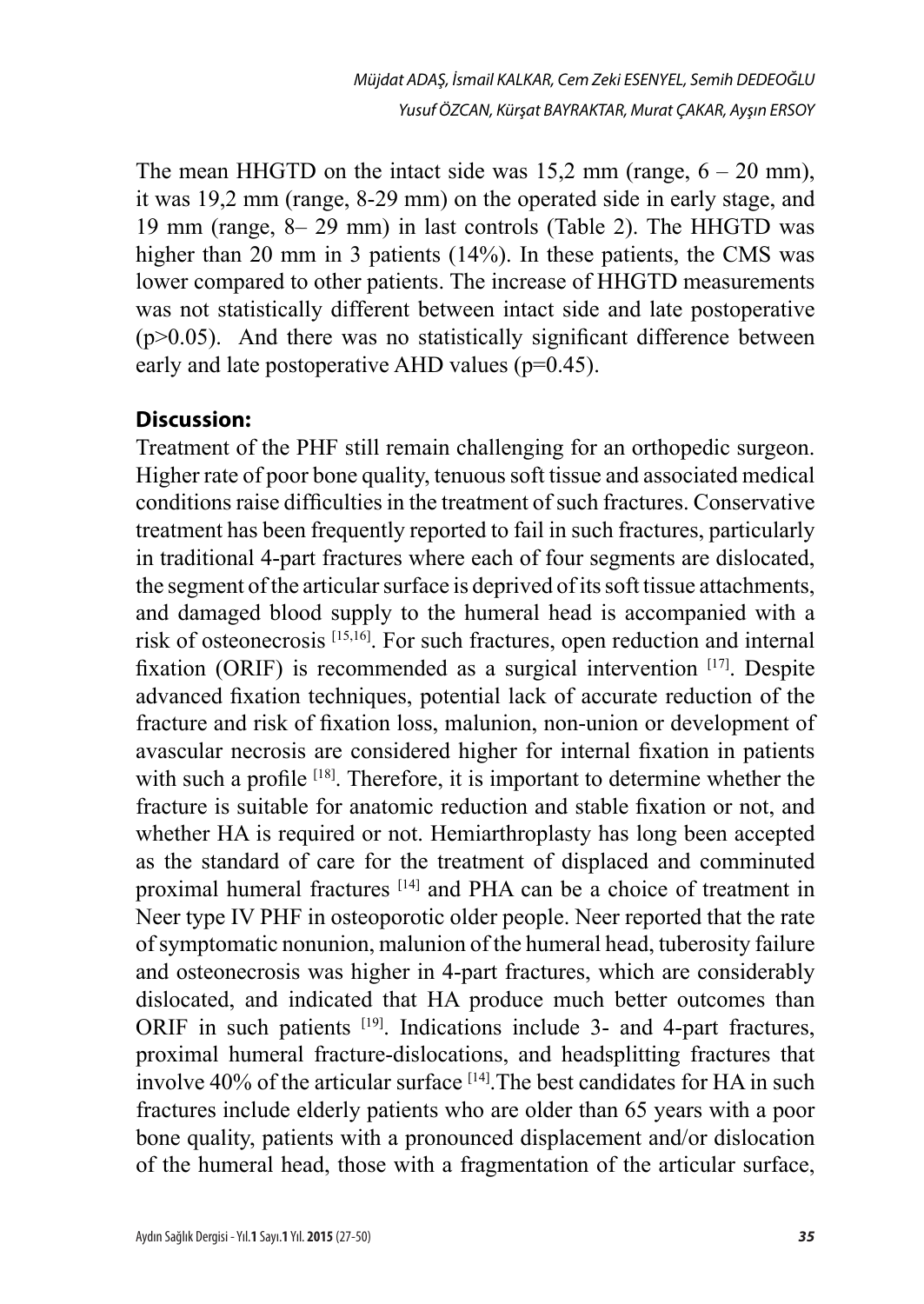and patients with a failed osteosynthesis [20]. Accordingly, HA has become the choice of surgical treatment particulary for fractures in elderly patients with a failed internal fixation or a non-viable humeral head  $[7]$ . This injury leads to high rates of osteonecrosis or posttraumatic arthritis with subsequent pain and loss of function when treated nonoperatively or with internal fixation

Thus, the principal objective of hemiarthroplasty is to decrease pain and produce a functional joint.This treatment may allow us to achieve a painless shoulder with an acceptable range of motion in this group of patients.

The treatment in osteoporotic older people was determined based on the mean cortical thickness of the proximal humerus, which is an indicator of bone density, as described by Tingart *et al*. [21]. A mean index of less than 4 mm (medial + lateral cortical thickness) has been reported to be an indication for arthroplasty [22]. Although our first choice of treatment is ORIF in such fractures, we preferred to use HA since the mean cortical thickness was measured as  $3 \text{ mm}$  (range,  $1,8 - 4,2$ ) in our patients.

The time interval between the injury and surgical intervention is controversial. A complete evaluation of the injury, identifying any associated pathology and informing the patient and the family require a period of few days [23,24,25]. The delay in surgery should not be longer than 3 weeks. If there is a waiting period of more than 20 days for a surgical procedure, bony union and resorption will occur, which may complicate tuberosity mobilization, anatomic reduction and fixation [26,27,28]. Any delay in time from fracture to surgery leads to problems in tuberosity fixation and negative impact on clinical outcomes [15]. In the present study, the patients underwent surgery within 15 days at latest. We noted that as the surgical intervention was delayed, soft tissue adhesions increased and reduction of fractured fragments became more difficult.

The key factors which have an impact on postoperative success and functional outcomes include adjustments to the actual length of humerus and height of the stem, delivery of a proper prosthesis version and anatomical fixation of tuberosities [25]. A prosthesis positioned too high may result in overstretched deltoid or supraspinatus muscle, while a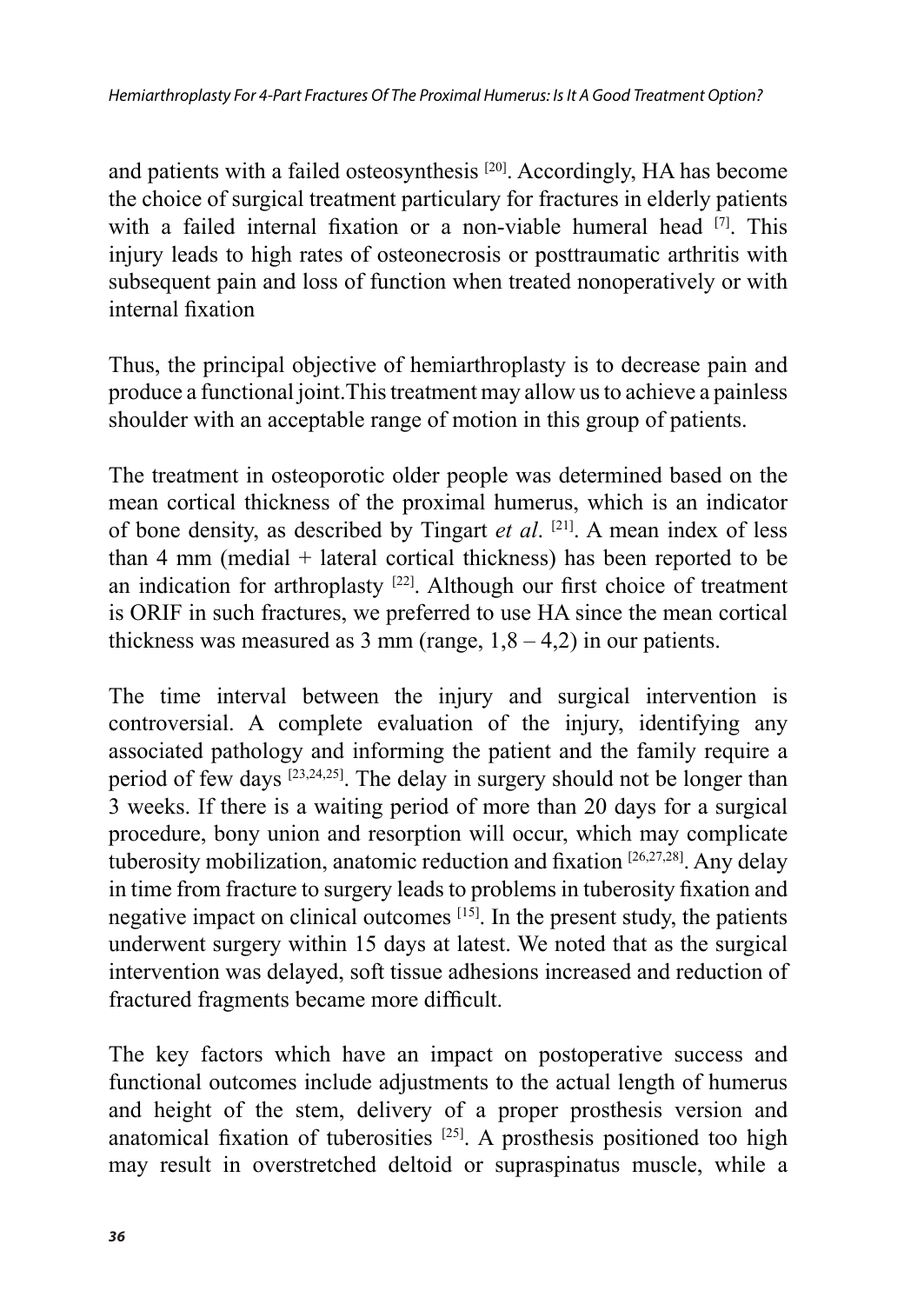prosthesis positioned too low causes shortening of arm length, weakening of the deltoid muscle, and consequently inferior subluxation of the humeral head [27]. Some techniques have been described to adjust the height of the prosthesis. One of them relies on the intact shoulder. Preoperatively, the distance from the medial humeral cortex is measured on the intact shoulder to evaluate the intraarticular loss at the calcar loss on the involved side. Another reliable criterion for height adjustment is to achieve restoration of the Gothic Arch between the lateral edge of the scapula and the medial edge of the humerus [10]. The mean distance from the superior edge of the pectoralis major tendon to the top of the humeral head was consistently shown to be 5,5 cm  $\pm$  0,5 cm independent of the patient's height [27,29]. Version adjustment is also important. Anteversion positioning of the prosthesis is associated with anterior instability [30], while excess traction of the greater tuberosity and posterior instability may occur with neutralization of excess retroversion [25].

We adjusted the prosthetic height and retroversion of the head according to the recommendations of Rockwood during the surgery [31]. We applied a gentle traction to the forearm while patient's arm was abducted 45° in parallel to the ground in order to determine the prosthetic height during which the head of the test prosthesis was adjusted to face the glenoid. Upon determination of the prosthetic height, the test prosthesis was fixed. In addition to that, the height adjustment was confirmed by measuring the superior end of the pectoralis major tendon and the superior end of the prosthetic head. In retroversion, the objective was to achieve 30° in relation to the forearm, and 20° in relation to the elbow epicondylar axis. The test prosthesis was placed into the humeral shaft, and the arm was externally rotated 20° while the forearm was hold parallel to the ground, and a gentle traction was applied. Modular humeral head was also inserted, and the head of the test prosthesis was adjusted to face the glenoid for appropriate retroversion. Switching the humeral head to face the glenoid when the arm was in external rotation to 20° allowed us to achieve the intended amount of retroversion of 20°. No instability was observed during follow-up of the patients treated with this prosthetic procedure. After determining the appropriateness of the prosthetic rotation and height by several tests, it was marked with a cautery.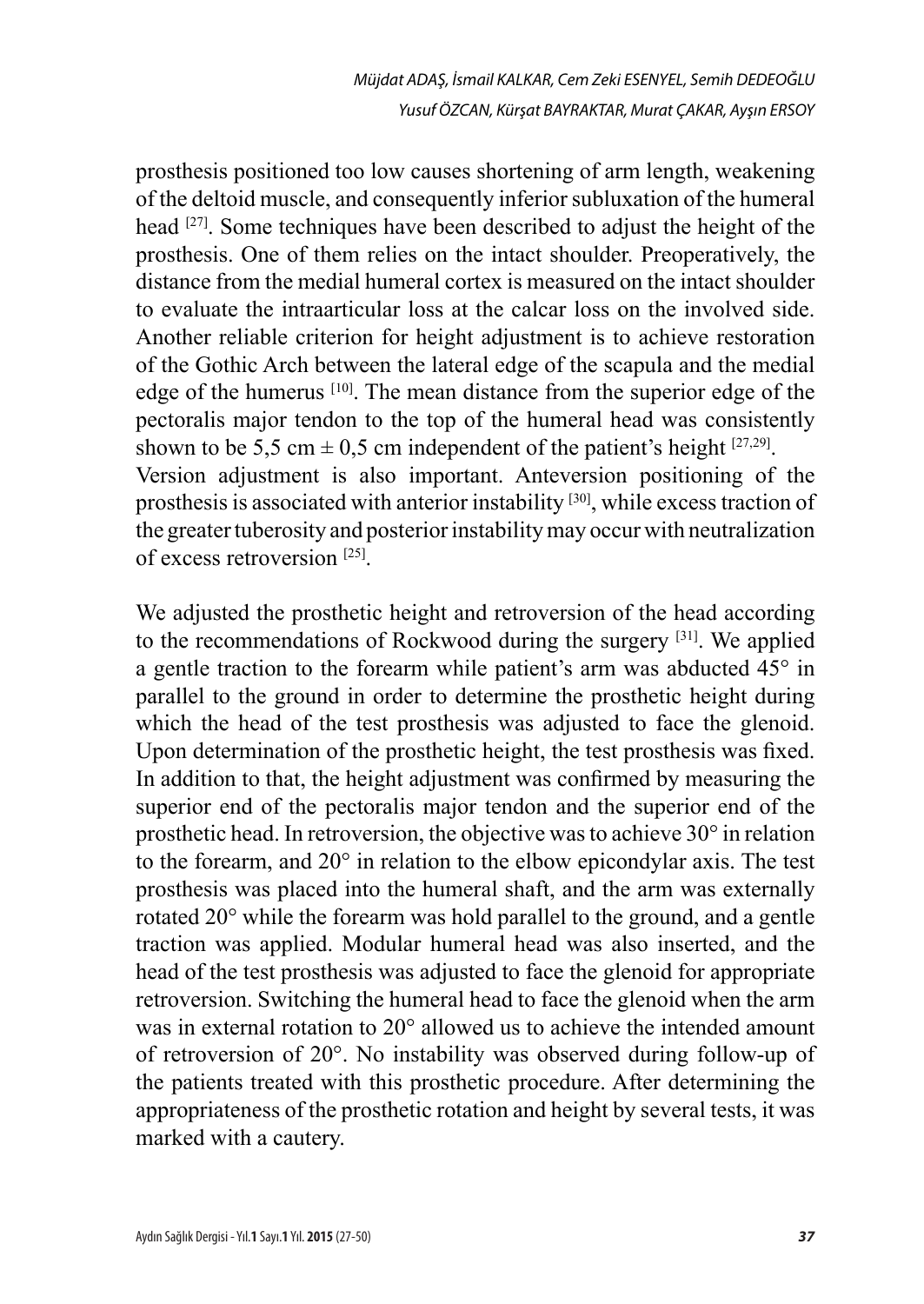We used bone cement to fix the prosthesis in all patients. However, cement was only used for fixation of the shaft, not for fixation of the tuberosities. It has not been established yet if the humeral stem without cement has any advantage. However, recent trend is to use proximal hydroxyapatite*-*coated implants without cement in order to enhance proximal consolidation [25]. Malunion of the tuberosities cannot be always tolerated, and its full correction is very difficult (7,32). That is why it has been reported that a failure rate of HA procedures can be as high as 50% even in the hands of experienced shoulder surgeons [10]. During HA, tuberosities must be anatomically and reliably fixed as tight as possible because anatomic recovery of tuberosities and achievement of a functional rotator cuff are important factors in determining the outcomes for shoulder HA [33,34]. Poorly positioned tuberosities are associated with tension in the rotator cuff muscles and compression syndrome [34]. In order to avoid poor positioning, we attached the lesser tuberosity to the anterior fin, and the greater tuberosity to the lateral fin of the prosthesis. For a good repair of the tuberosity, we needed to place an autogenous bone graft between the tuberosity and the shaft and under the prosthetic head to enhance the rate of union, use heavy suture material to pass through the bone and tendon, and fix the tuberosities with these sutures to the shaft and the prosthesis in a stable way. We tried to preserve the bone block of the tuberosities attached to the rotator cuffs as safely as possible during the procedure. The belief that successful outcomes for the hemiarthroplasty are related to successful bony union of the greater tuberosity [35]. Overall, all patients achieved tuberosity union, while only one patient had lysis of bone structure. Follow-up of this patient showed that the patient also had poor functional outcomes. We believe that anatomical union of the tuberosities increased our success rate. During repair of the tuberosities, the HHGTD, i.e., the distance between the top of the humeral head and the superior edge of the greater tuberosity, is reestablished. This distance should be between 5 and 10 mm in order to restore anatomical relationships and improve functional outcomes [7]. Another study on anatomical examples reported that HHGTD ranged from 3 to 20 mm, and the mean value was 8 mm  $(\pm 3$  mm) (36). In the present study, the mean HHGTD value was 15.2 mm (range,  $6 - 20$  mm) on the intact side, and 19 mm (range, 8-29) mm) on the operated side. Our mean HHGTD values are consistent with the literature. A 67 year-old woman had lysis of the greater tuberosity. The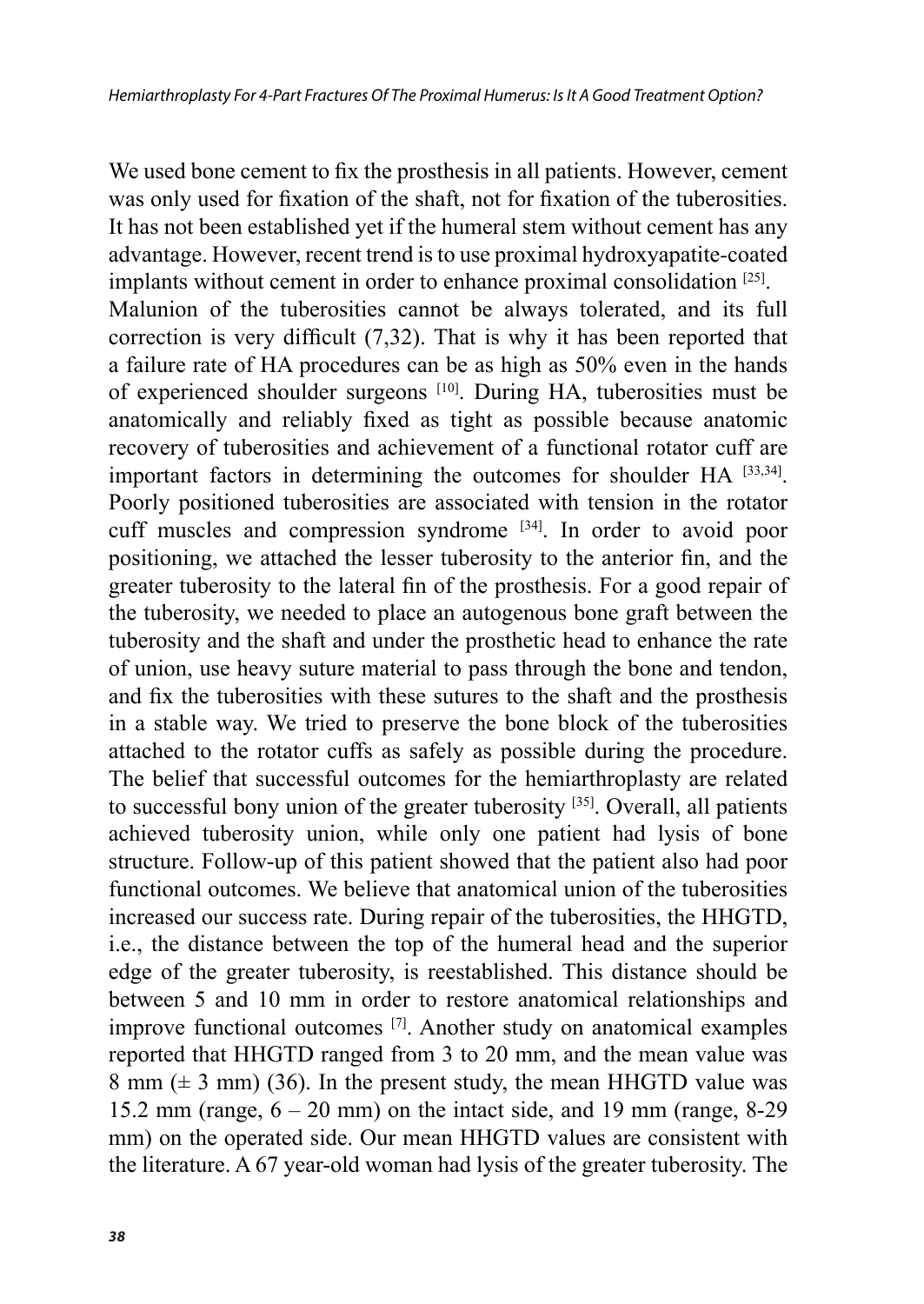patient had a HHGTD larger than 20 mm as well as the lowest CMS score and functional abilities, and the worst pain scores, and was dissatisfied with the surgical outcome.

We believe that early rehabilitation is one of the important factors which have an impact on the postoperative functional outcomes and range of motion of the joint. Immobilization of the shoulder leads to muscle atrophy and fibrosis, joint capsule and contracture in ligaments. Rehabilitation is relatively more difficult after development of such events, and they may not be improved with rehabilitation <sup>[34]</sup>. Therefore, all patients who were given an postoperative arm sling were initiated on passive rehabilitation on postoperative day 1. Gerber *et al.*  $[29]$  reported that during the surgery, the stability of the tuberosity should be tested following fixation to define a safety arch of the initial passive rehabilitation. We tested the stability of tuberosities during the surgery, and didn't limit range of motion since we observed no instability. During discharge, patients and their family were instructed on how to do passive exercises. The patients were scheduled for control at weeks 2, 4 and 6. Patients with any sign of union were initiated on active-assisted exercises. For those whose passive range of motion exercises were worse than expected during follow-up, we asked assistance from the physical therapy clinic. Patients were instructed to continue exercise program for18 months.

Recent consensus on the treatment of PHF with HA indicates that long-term results provide satisfactory outcomes with respect to pain, while results related with the range of motion of the shoulder are less satisfactory [10,37]. In older patients, achieving painless and functional outcomes well enough to perform daily activities may be considered satisfactory. These patients usually cannot restore their preoperative shoulder following the surgery. The patients and their relatives should be informed of the potential loss of range of motion. The objective of treating PHF with HA is to return the shoulder to an almost normal level of function to perform usual activities of daily living without any pain in the shortest period.

The limitations of our study include its retrospective design, lack of sufficient number of patients and lack of a closer relationship with patients for rehabilitation. However, in the treatment of 4-part PHFs in older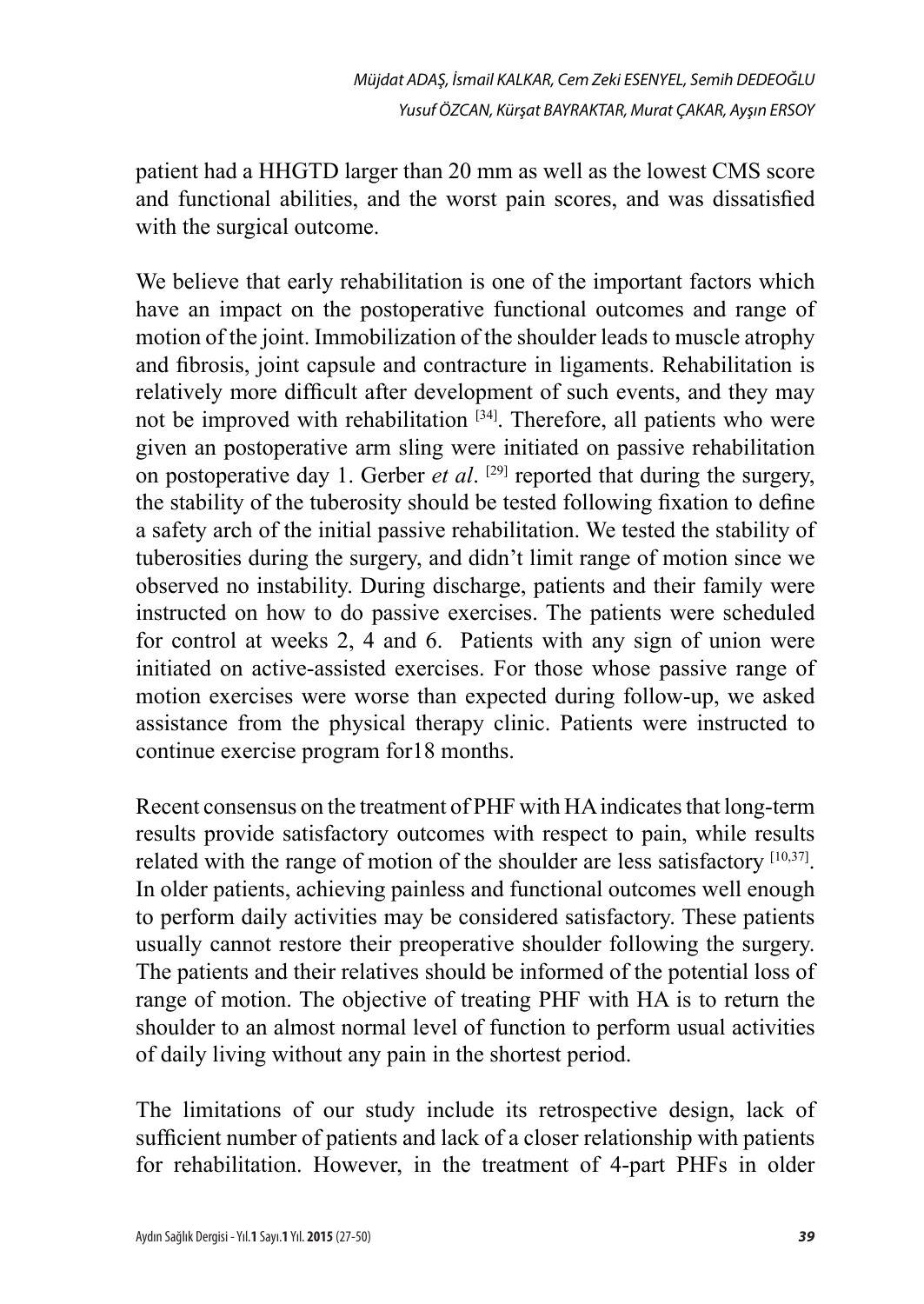patients, PHA is a good choice of surgical treatment which provides a reliable and sustained resolution, eliminating the pain in case.

We think of the four-part humeral fractures can be successful in the treatment with partial prosthesis if patient selection and assessment of fracture are appropriately managed; patient and his/her care givers are well informed initially about expectations, potential problems, and details about the shoulder to be reestablished; surgical intervention is performed as early as possible; soft tissue and muscles are preserved; prosthetic height and retroversion are properly adjusted, and tuberosities are anatomically and securely fixated, andappropriate and sufficient rehabilitation is provided. Hemiarthroplasty for acute fractures may achieve the goals of preservation of function and relief of pain in the short-term.

#### **REFERENCES:**

- [1] Boons HW, Goosen JH, van Grinsven S, van Susante JL, van Loon CJ. Hemiarthroplasty for humeral four-part fractures for patients 65 years and older: a randomized controlled trial. Clin Orthop Relat Res. 2012 Dec; 470 (12): 3483-91.
- [2] Palvanen M, Kannus P, Niemi S, Parkkari J. Update in the epidemiology of proximal humeral fractures. Clin Orthop Relat Res. 2006 Jan; 442: 87-92.
- [3] Nguyen TV, Center JR, Sambrook PN, Eisman JA. Risk factors for proximal humerus, fore arm and wrist fractures in theelderly men and women: the Dubbo Osteoporosis Epidemiology Study. Am J Epidemiol. 2001 Mar 15;153 (6): 587-95.
- [4] Court-Brown CM, Garg A, McQueen MM. The epidemiology of proximal humeral fractures. Acta Orthop Scand. 2001 Aug; 72 (4): 365-71.
- [5] Rees J, Hicks J, Ribbans W. Assessment and management of three and four part proximal humeral fractures. Clin Orthop Relat Res. 1998 Aug; (353): 18-29.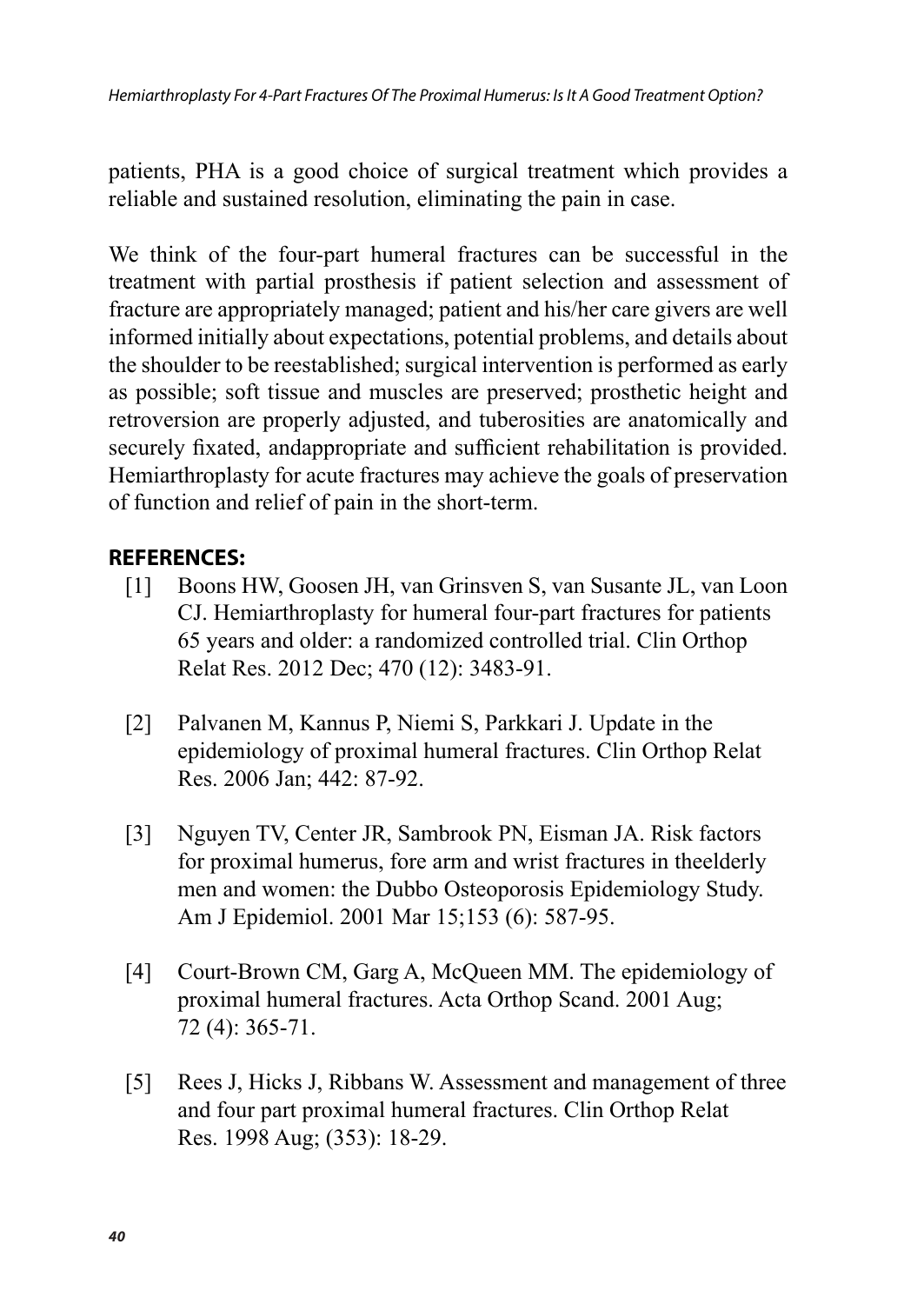- [6] Shah N, Iqbal HJ, Brookes-Fazakerley S, Sinopidis C. Shoulder hemiarthroplasty for the treatment of three and four part fractures of the proximal humerus using Comprehensive® Fracture stem. Int Orthop. 2011 Jun; 35(6): 861-7.
- [7] Mighell MA, Kolm GP, Collinge CA, et al. Outcomes of hemiarthroplasty for fractures of the proximal humerus. J Shoulder Elbow Surg. J Shoulder Elbow Surg. 2003 Nov-Dec;12(6):569-77.
- [8] Gregory TM, Vandenbussche E, Augereau B. Surgical treatment of three and four-part proximal humeral fractures. OrthopTraumatol Surg Res. 2013 Feb; 99 (1 Suppl): 197-207.
- [9] Hawkins RJ, Angelo RL. Displaced proximal humeral fractures. Selecting treatment, avoiding pitfalls. Orthop Clin North Am. 1987 Jul; 18 (3): 421–31.
- [10] Boileau P, Krishnan SG, Tinsi L, Walch G, Coste JS, Molé D. Tuberosity malposition and migration: reasons for poor outcomes after hemiarthroplasty for displaced fractures of theproximal humerus. J Shoulder Elbow Surg. 2002 Sep-Oct;11(5): 401-12.
- [11] Owsley KC, Gorczyca JT. Fracture displacement and screw cut out after open reduction and locked plate fixation of proximal humeral fractures [corrected]. J Bone Joint Surg Am. 2008 Feb; 90 (2): 233-40.
- [12] Lanting B, MacDermid J, Drosdowech D, Faber KJ. Proximal humeral fractures: a systematic review of treatment modalities. J Shoulder Elbow Surg. 2008 Jan-Feb; 17 (1): 42-54.
- [13] Iannotti JP, Ramsey ML, Williams GR Jr, Warner JJ. Nonprosthetic management of proximal humeral fractures. Instr Course Lect. 2004; 53: 403–16.
- [14] Neer CS 2nd et al: Displaced proximal humeral fractures I. Classification and evaluation. J Bone Joint Surg Am. 1970 Sep; 52 (6): 1077-89.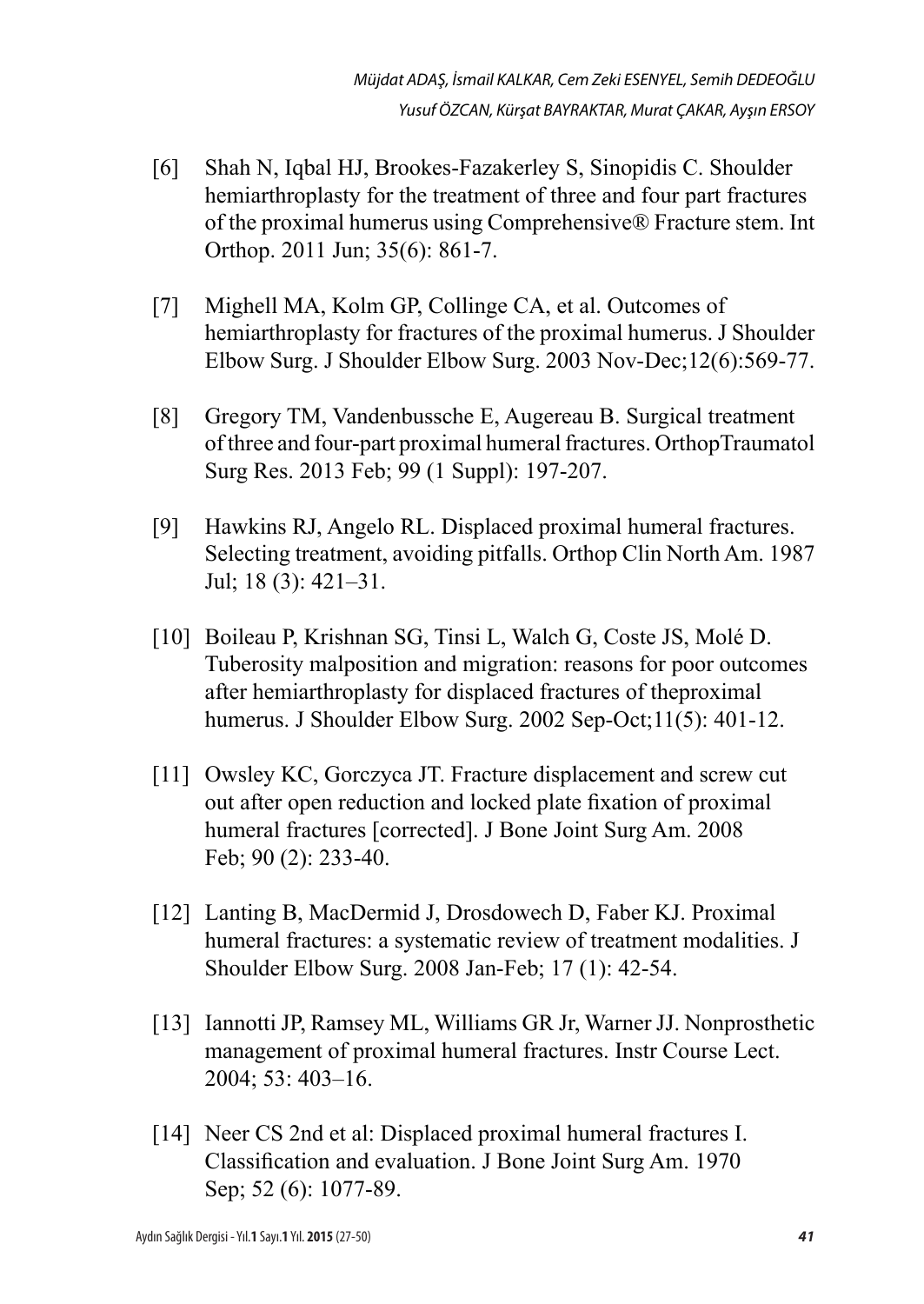- [15] Spross C, Platz A, Erschbamer M, Lattmann T, Dietrich M. Surgical treatment of Neer Group VI proximal humeral fractures: retrospective comparison of PHILOS® and hemiarthroplasty. Clin Orthop Relat Res. 2012 Jul; 470 (7): 2035-42.
- [16] Edelson G, Safuri H, Salami J, Vigder F, Militianu D. Natural history of complex fractures of the proximal humerus using a threedimensional classification system. J Shoulder Elbow Surg. 2008 May-Jun; 17 (3): 399-409.
- [17] Ozyakın N, Aktuglu K. Treatment of the four-part proxsimal humerus fractures in elderly patients with hemiarthroplasty. Joint Dis Rel Surg. 2008; 19 (3): 101-105.
- [18] Leyshon R. Closed treatment of fractures of the proximal humerus. Acta Orthop Scand. 1984 Feb; 55 (1): 48-51.
- [19] Hartsock LA, Estes WJ, Murray CA, Friedman RJ. Shoulder hemiarthroplasty for proximal humeral fractures. Orthop Clin North Am. 1998 Jul; 29 (3): 467-75.
- [20] Robinson CM, Page RS, Hill RMF, Sanders DL, Court-Brown CM, Wakefield AE. Primary hemiarthroplasty for treatment of proximal humeral fractures. J Bone Joint Surg Am. 2003 Jul; 85-A(7): 1215-23.
- [21] Ko JY, Yamamoto R: Surgical treatment of complex fracture of the proximal humerus. Clin Orthop Relat Res. 1996 Jun; (327): 225-37.
- [22] DeFranco MJ, Brems JJ, Williams GR JR, et al: Evaluation and management of valgus impacted four-part proximal humerus fractures. Clin Orthop Relat Res. 1996 Jun; (327): 225-37.
- [23] Tingart MJ, Apreleva M, vonStechow D, Zurakowski D, Warner JJ. The cortical thickness of the proximal humeral diaphysis predicts bone mineral density of the proximal humerus. J Bone Joint Surg Br. 2003 May; 85 (4): 611-7.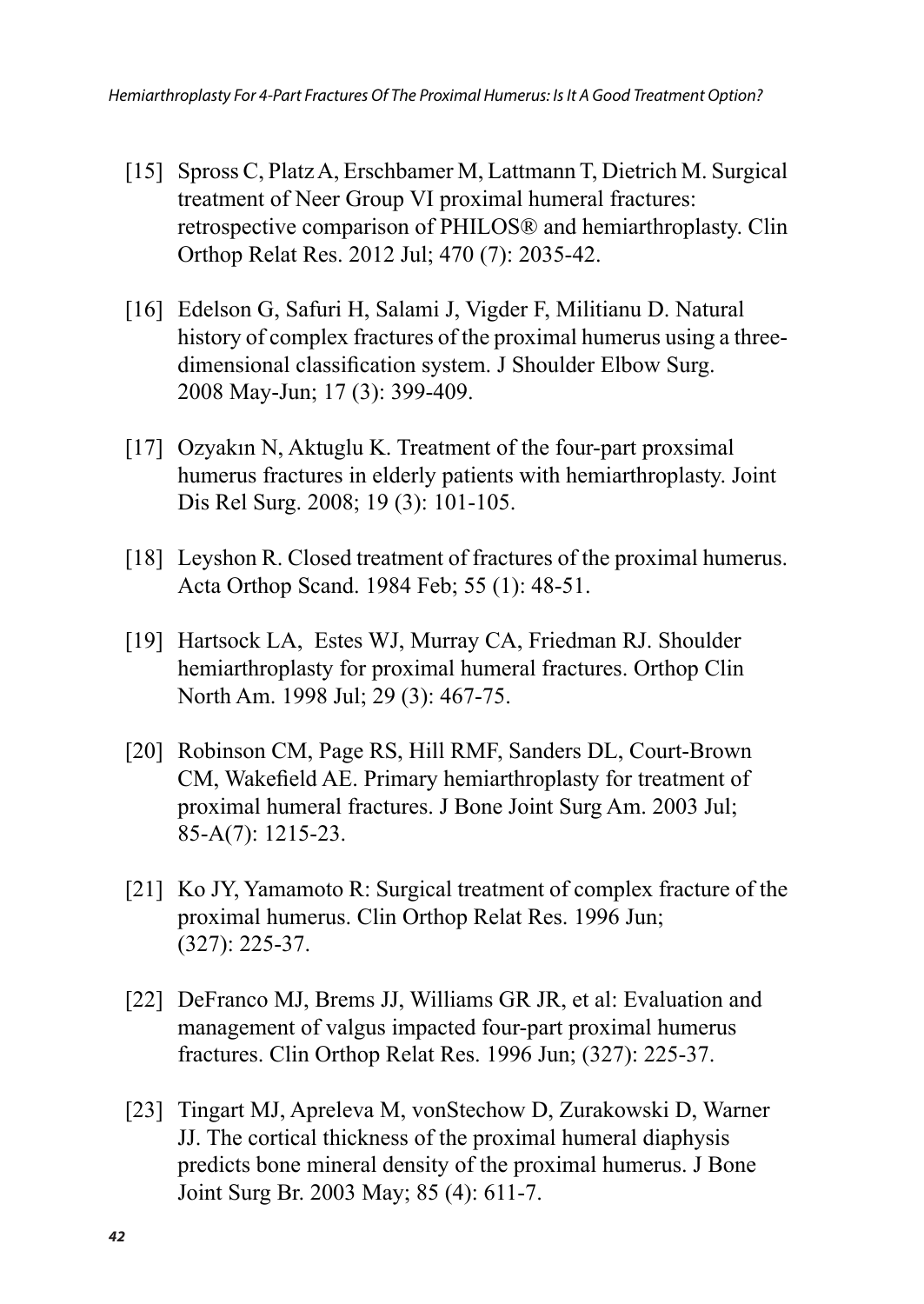- [24] Nho SJ, Brophy RH, Barker JU, et al: Innovations in the management of displaced proximal humerus fractures. J Am Acad Orthop Surg. 2007 Jan;15 (1): 12-26.
- [25] Demirhan M, Kilicoglu O, Altinel L, Eralp L, Akalin Y. Prognostic factors in prosthetic replacement for acute proximal humerus fractures. J Orthop Trauma. 2003 Mar; 17(3): 181-8; discussion 188-9.
- [26] Plausinis D, Kwon YW, Zuckerman JD. Complications of humeral head replacement for proximal humeral fractures. Instr Course Lect. 2005; 54: 371-80.
- [27] Sirveaux F, Roche O, Molé D. Shoulder arthroplasty for acute proximal humerus fracture. OrthopTraumatol Surg Res. 2010 Oct; 96 (6): 683-94.
- [28] Krishnan SG, Pennington S, Burkhead W. Shoulder arthroplasty for fracture: restoration of the ''gothicarch''. Techniques Shoulder Elbow Surg. 2005; 6: 57-66.
- [29] Gerber A, Warner JJ. Hemiarthroplasty for management of complex proximal humerus fractures: preoperative planning and surgical solution. In: Warner JJ, Iannotti JP, FlatowE, editors. Complex and revision problems in shoulder surgery. 2nd ed. Philadelphia: Lippincott Williams &Wilkins; 2005. p.311—29.
- [30] Murachovsky J, Ikemoto RY, Nascimento LG, Fujiki EN, MilaniC, Warner JJ. Pectoralis majör tendon reference (PMT): a new method for accurate restoration of humeral length with hemiarthroplasty for fracture. J Shoulder Elbow Surg. 2006 Nov-Dec; 15 (6): 675-8.
- [31] Greiner SH, Kaab MJ, Kroning I, Scheibel M, Perka C. Reconstruction of humeral length and centering of the prosthetic head in hemiarthroplasty for proximal humeral fractures. J Shoulder Elbow Surg. 2008 Sep-Oct; 17 (5): 709-14.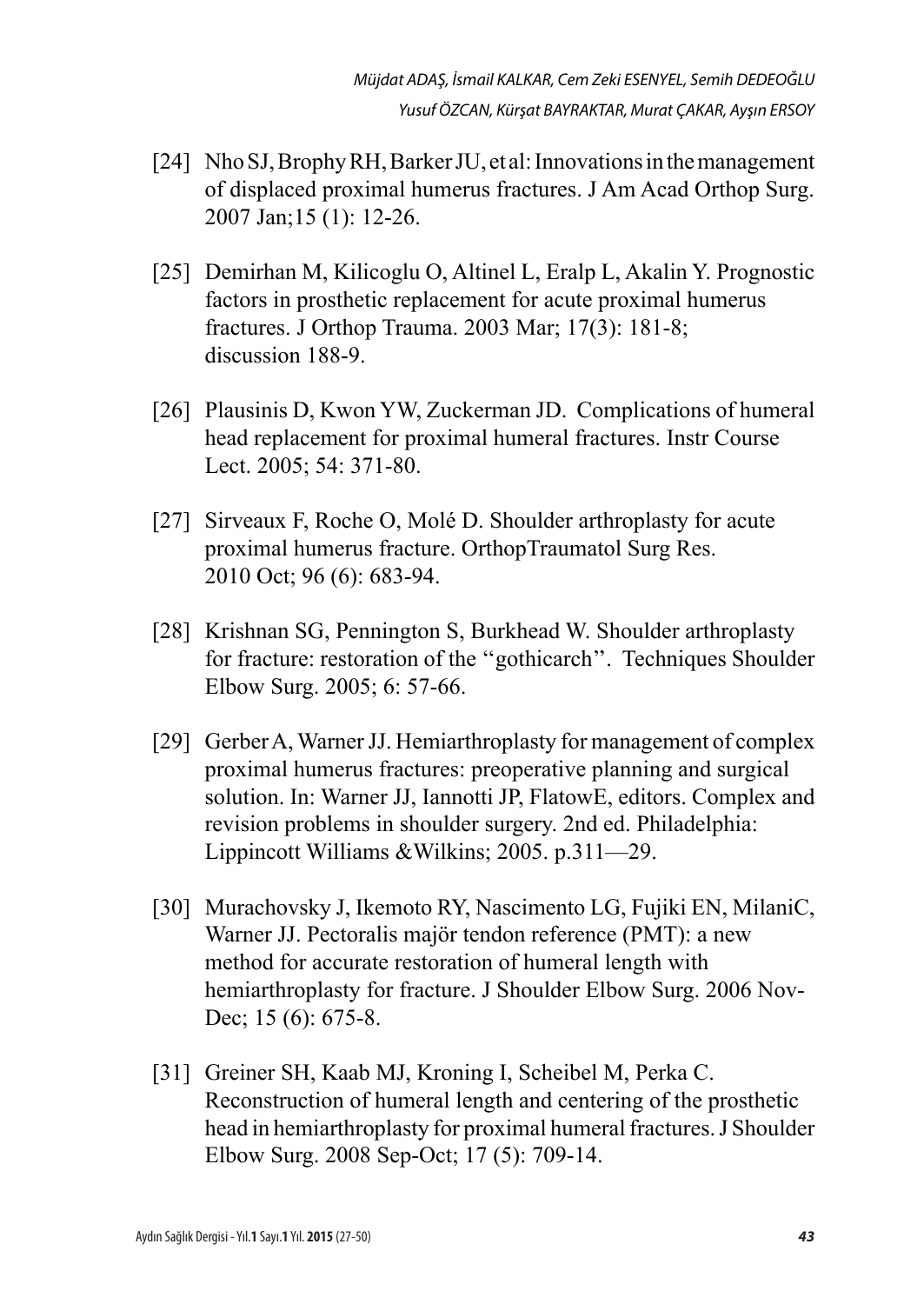- [32] Cofield RH. Comminuted fractures of the proximal humerus. Clin Orthop Relat Res. 1988 May; (230): 49-57.
- [33] Bigliani LU, Flatow EL, Pollock RG. Fractures of the proximal humerus. In: Rockwood CA, Matsen FA 3rd, editors. The Shoulder. Vol 1, 2nd ed. Philadelphia: W.B.Saunders; 1998. p. 337-91.
- [34] Kralinger F, Schwaiger R, Wambacher M, Farrell E, Menth-Chiari W, Lajtai G, Hübner C, Resch H. Outcome after primary hemiarthroplasty for fracture of the head of the humerus. A retrospective multicentre study of 167 patients. J Bone Joint Surg Br. 2004 Mar; 86 (2): 217-9.
- [35] Frankle MA, Mighell MA. Techniques and principles of tuberosity fixation for proximal humeral fractures treated with hemiarthroplasty. J Shoulder Elbow Surg. 2004 Mar-Apr; 13 (2): 239-47.
- [36] Iannotti JP, Gabriel JP, Schneck SL, Evans BG, Misra S. The normal glenohumeral relationships. An anatomical study of one hundred and forty shoulders. J Bone Joint Surg Am. 1992 Apr; 74 (4): 491-500.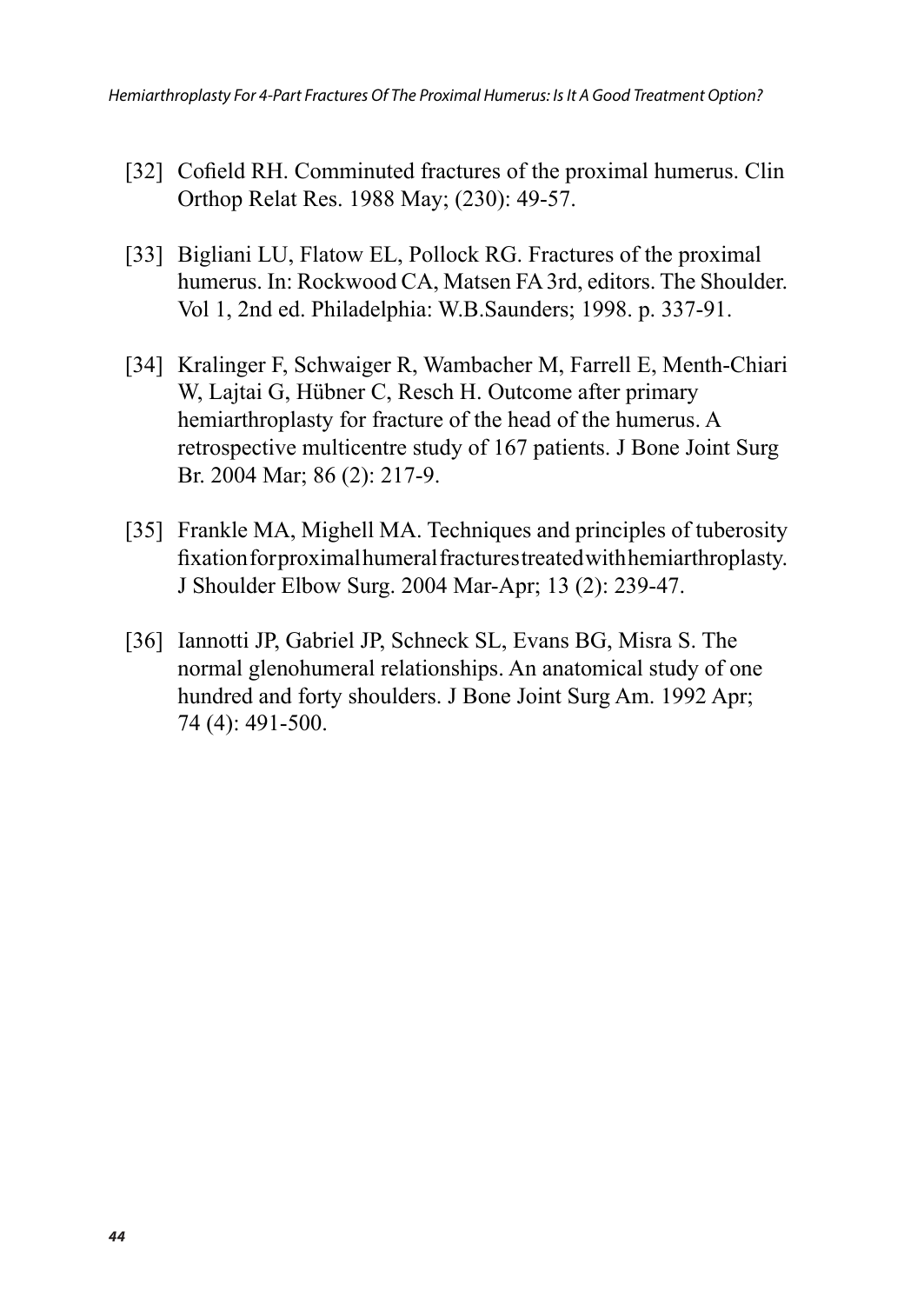*Table 1: It shows the patients' active forward elevation (AFE), abduction and internal / external rotation degrees of the shoulder. Also, Simple Shoulder Test Score (SSTS), UCLA Functional Shoulder Score (UFSS), Oxford Shoulder Score (OSS) and Constant –Murley Shoulder Score were evaluated.*

| Patiens        | Age | Sex | Side         | <b>SSTS</b>    | <b>UFSS</b> | <b>OSS</b> | <b>CMSS</b> | <b>AFE</b><br>(degree) | Abduction<br>(degree) | Internalrotation<br>(degree) | External-<br>rotation<br>(degree) | Op.<br>time    | <b>VAS</b><br>Score |
|----------------|-----|-----|--------------|----------------|-------------|------------|-------------|------------------------|-----------------------|------------------------------|-----------------------------------|----------------|---------------------|
|                |     |     |              |                |             |            |             |                        |                       |                              |                                   |                |                     |
| $\mathbf{1}$   | 79  | F   | L            | 10             | 31          | 32         | 73          | 110                    | 95                    | <b>Th12</b>                  | 40                                | $\overline{7}$ | $\mathbf{1}$        |
| $\overline{c}$ | 76  | M   | $\mathbb{R}$ | 6              | 22          | 23         | 55          | 100                    | 70                    | <b>LSJ</b>                   | 30                                | 14             | $\overline{2}$      |
| 3              | 58  | F   | $\mathbb{R}$ | $\overline{9}$ | 33          | 36         | 77          | 100                    | 95                    | L3                           | 40                                | 15             | $\overline{4}$      |
| $\overline{4}$ | 64  | M   | $\mathbb{R}$ | 5              | 18          | 12         | 47          | 85                     | 60                    | <b>Buttock</b>               | 20                                | 12             | 5                   |
| 5              | 67  | M   | L            | $\Omega$       | 17          | 10         | 24          | 40                     | 45                    | LatTigh                      | 15                                | 13             | 6                   |
| 6              | 71  | F   | $\mathbb{R}$ | $\overline{9}$ | 25          | 26         | 58          | 80                     | 70                    | <b>LSJ</b>                   | 20                                | 10             | $\overline{3}$      |
| $\overline{7}$ | 70  | F   | $\mathbb{R}$ | 6              | 16          | 18         | 60          | 90                     | 90                    | <b>LSJ</b>                   | 30                                | $\mathbf{Q}$   | $\overline{2}$      |
| 8              | 78  | M   | L            | $\overline{7}$ | 30          | 36         | 70          | 90                     | 90                    | L3                           | 30                                | $\tau$         | 1                   |
| $\overline{9}$ | 74  | F   | L            | $\overline{7}$ | 27          | 34         | 65          | 80                     | 75                    | L3                           | 20                                | 14             | $\overline{2}$      |
| 10             | 68  | M   | L            | 5              | 25          | 28         | 61          | 80                     | 70                    | <b>LSJ</b>                   | 30                                | 8              | $\overline{2}$      |
| 11             | 52  | M   | $\mathbb{R}$ | $\overline{9}$ | 30          | 34         | 72          | 100                    | 90                    | Th12                         | 30                                | 13             | 3                   |
| 12             | 73  | M   | L            | 6              | 26          | 24         | 68          | 100                    | 90                    | L3                           | 30                                | 12             | 3                   |
| 13             | 80  | M   | $\mathbb{R}$ | $\overline{7}$ | 31          | 30         | 70          | 110                    | 100                   | Th12                         | 35                                | 15             | $\mathbf{1}$        |
| 14             | 69  | F   | L            | 5              | 19          | 16         | 51          | 70                     | 70                    | <b>LSJ</b>                   | 20                                | $\tau$         | 3                   |
| 15             | 77  | F   | L            | 6              | 24          | 18         | 64          | 85                     | 80                    | L3                           | 25                                | 11             | $\overline{3}$      |
| 16             | 66  | M   | $\mathbb{R}$ | $\overline{7}$ | 30          | 30         | 73          | 110                    | 90                    | Th12                         | 40                                | 6              | $\mathbf{1}$        |
| 17             | 62  | M   | $\mathbb{R}$ | 8              | 32          | 30         | 70          | 100                    | 80                    | Th12                         | 40                                | 8              | $\mathbf{1}$        |
| 18             | 71  | F   | L            | 6              | 18          | 24         | 26          | 50                     | 50                    | LatTigh                      | 15                                | $\overline{7}$ | 5                   |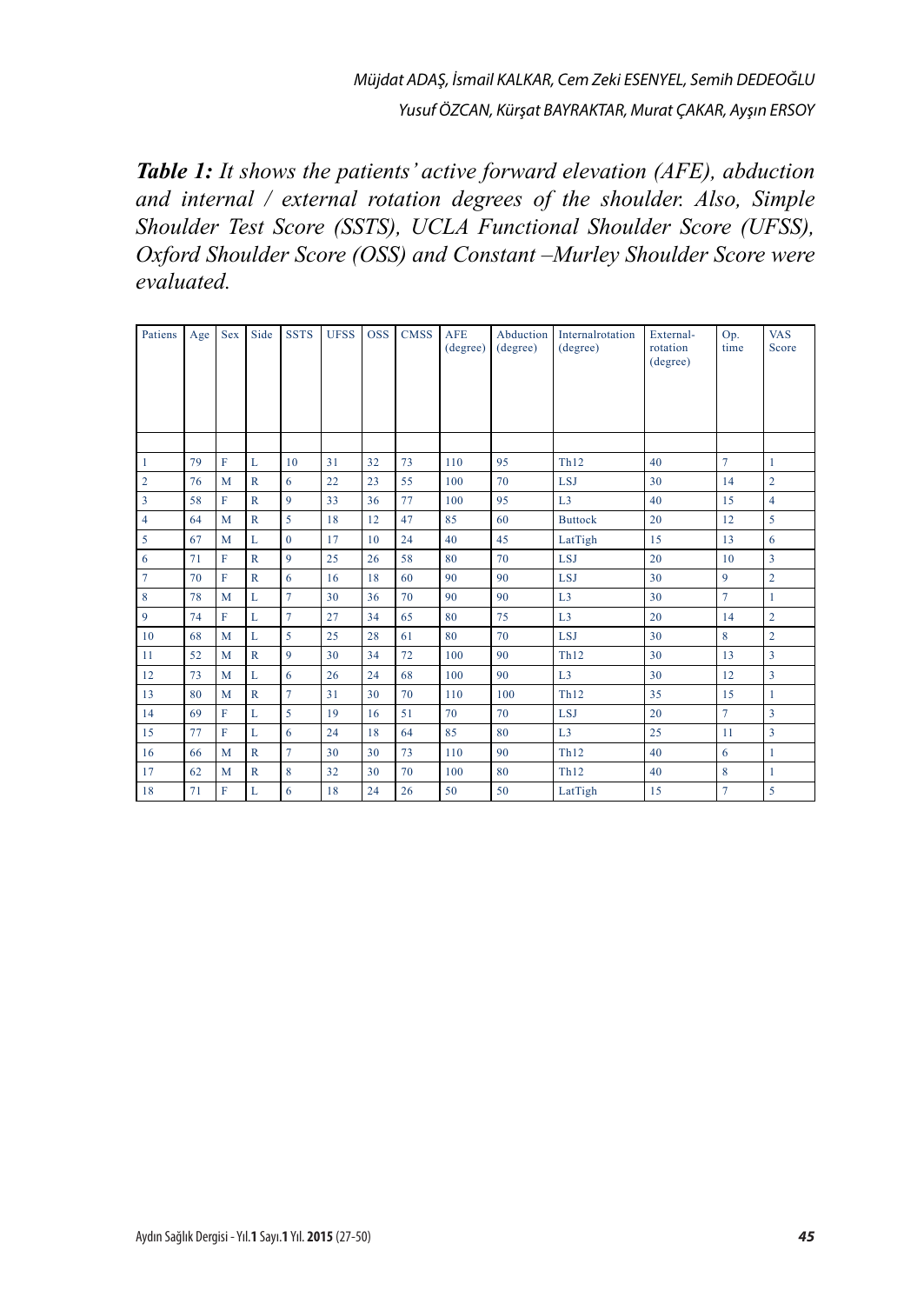|                |                    |                      | <b>OPERATED SHOULDER</b> | <b>UNINJURED SHOULDER</b> |                    |                      |                                             |  |
|----------------|--------------------|----------------------|--------------------------|---------------------------|--------------------|----------------------|---------------------------------------------|--|
|                |                    | <b>EARLY POSTOP</b>  |                          | <b>LAST CONTROL</b>       |                    |                      |                                             |  |
| <b>Patient</b> | <b>AHD</b><br>(mm) | <b>HHGTD</b><br>(mm) | <b>AHD</b><br>(mm)       | <b>HHGTD</b><br>(mm)      | <b>AHD</b><br>(mm) | <b>HHGTD</b><br>(mm) | <b>CORTICAL</b><br><b>THICKNESS</b><br>(mm) |  |
| $\mathbf{1}$   | 19                 | 20                   | 12                       | 20                        | 11                 | 6                    | 2.7                                         |  |
| $\overline{2}$ | 15                 | 19                   | 14                       | 19                        | 13                 | 20                   | 2.8                                         |  |
| 3              | 28                 | 22                   | 22                       | 22                        | 15                 | 21                   | 2.4                                         |  |
| $\overline{4}$ | 16                 | 21                   | 14                       | 10                        | 15                 | 20                   | 1.8                                         |  |
| 5              | 20                 | 8                    | 18                       | 8                         | 20                 | 10                   | 3.9                                         |  |
| 6              | 11                 | 24                   | 9                        | 25                        | 8                  | 9                    | 1.4                                         |  |
| $\overline{7}$ | 14                 | 26                   | 12                       | 27                        | 14                 | 25                   | 2.5                                         |  |
| 8              | 13                 | 19                   | 8                        | 20                        | 14                 | 28                   | 3.4                                         |  |
| 9              | 5                  | 17                   | $\overline{4}$           | 20                        | 9                  | 12                   | 2.7                                         |  |
| 10             | 20                 | 29                   | 17                       | 29                        | 23                 | 20                   | 3.1                                         |  |
| 11             | 9                  | 29                   | 6                        | 20                        | 6                  | 19                   | 2.4                                         |  |
| 12             | 9                  | 10                   | 8                        | 11                        | 8                  | 12                   | 2.1                                         |  |
| 13             | 19                 | 20                   | 11                       | 20                        | 16                 | 29                   | 4.2                                         |  |
| 14             | 24                 | 27                   | 18                       | 28                        | 22                 | 25                   | 2.8                                         |  |
| 15             | 16                 | 18                   | 11                       | 19                        | 18                 | 25                   | 3.6                                         |  |
| 16             | 18                 | 22                   | 12                       | 20                        | 12                 | 8                    | 2.2                                         |  |
| 17             | 16                 | 20                   | 14                       | 18                        | 14                 | 16                   | 2.6                                         |  |

*Table2 : Comparison of the AHD and HHGTD of the injured shoulder and uninjured shoulder.*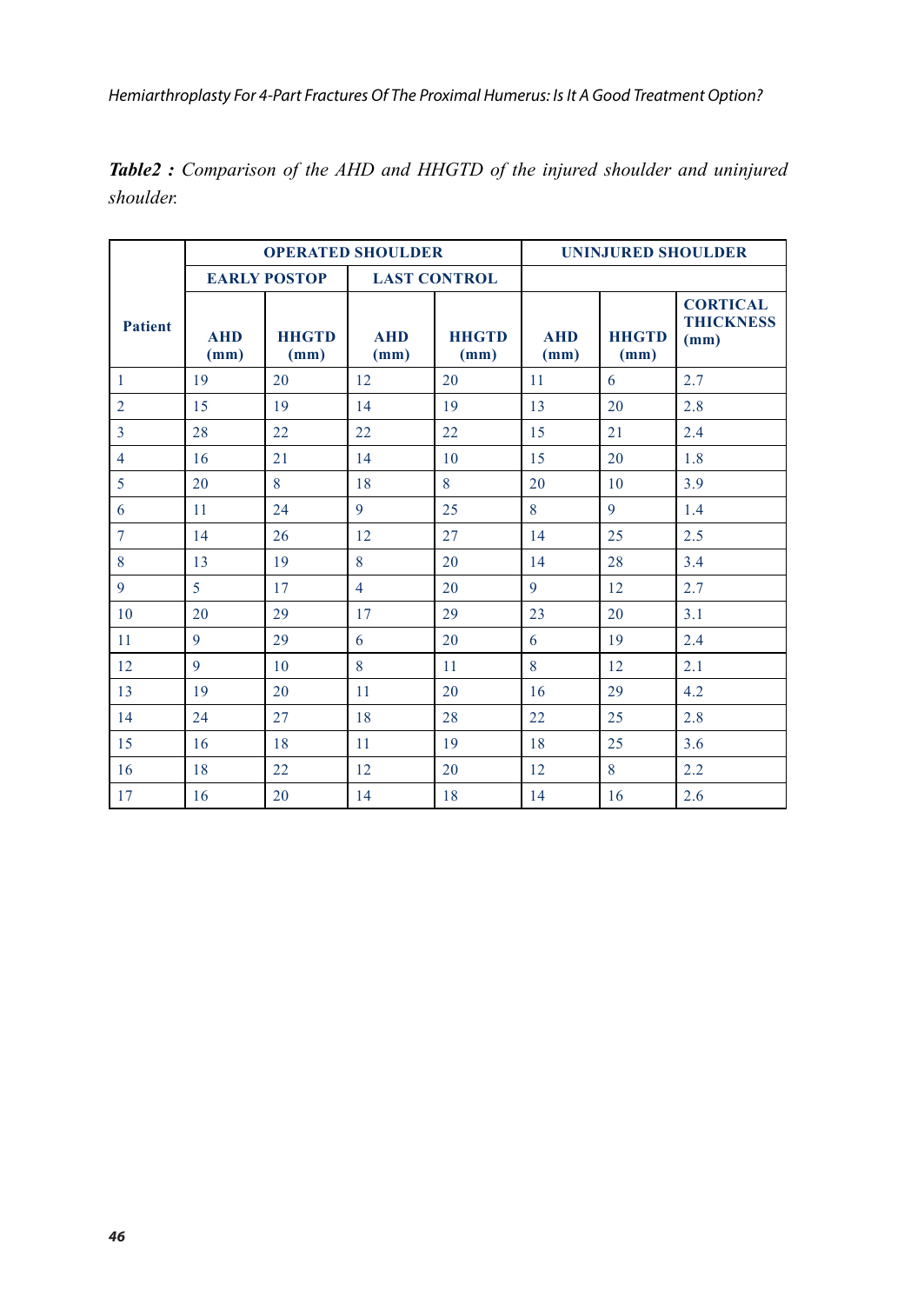*Müjdat ADAŞ, İsmail KALKAR, Cem Zeki ESENYEL, Semih DEDEOĞLU Yusuf ÖZCAN, Kürşat BAYRAKTAR, Murat ÇAKAR, Ayşın ERSOY*



*Figure1: Preoperative AP x-ray of 71-year-old women with right 4-part acute fracture of the proximal humerus.*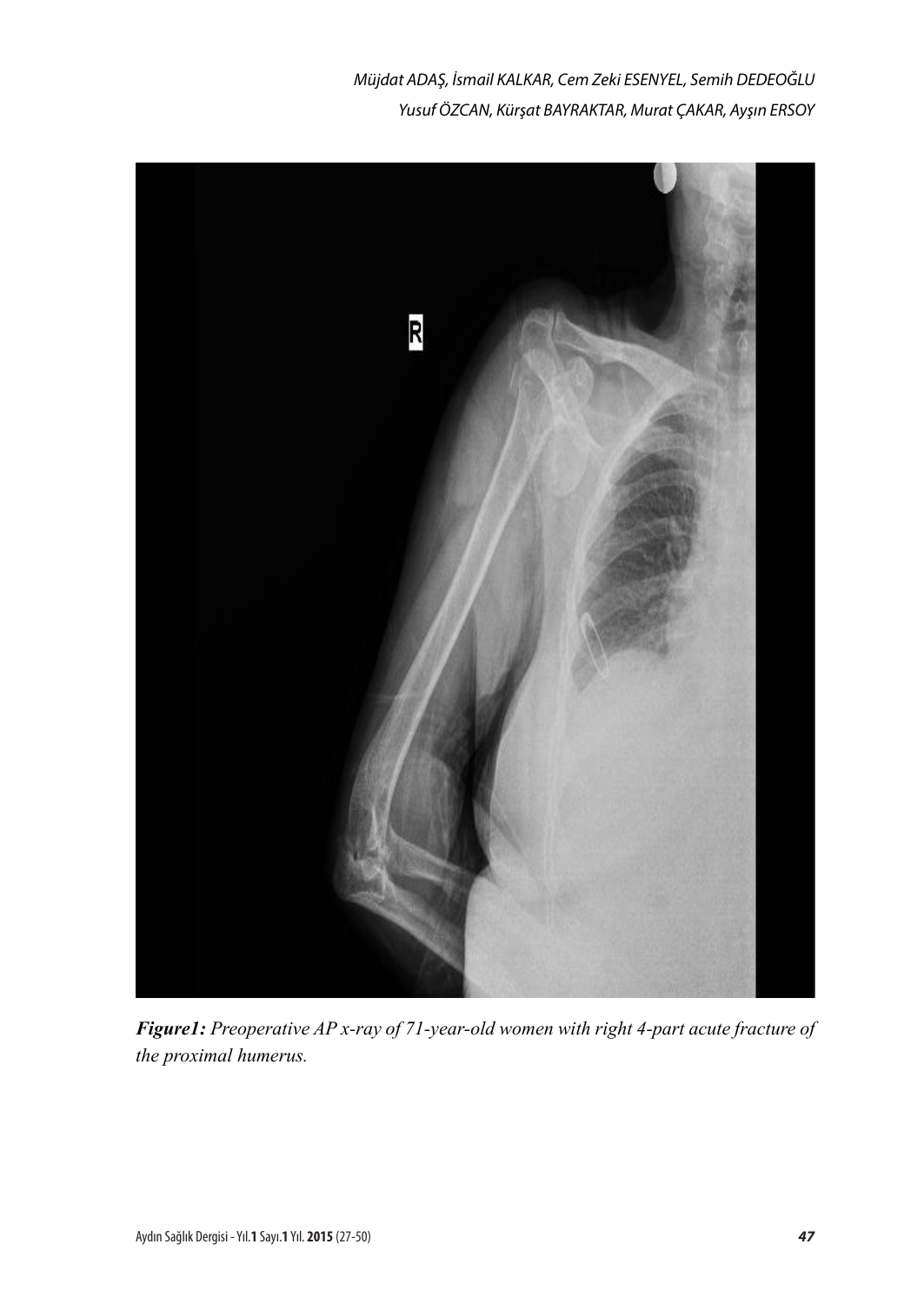

*Figure 2: CT view of the same patients preoperatively.*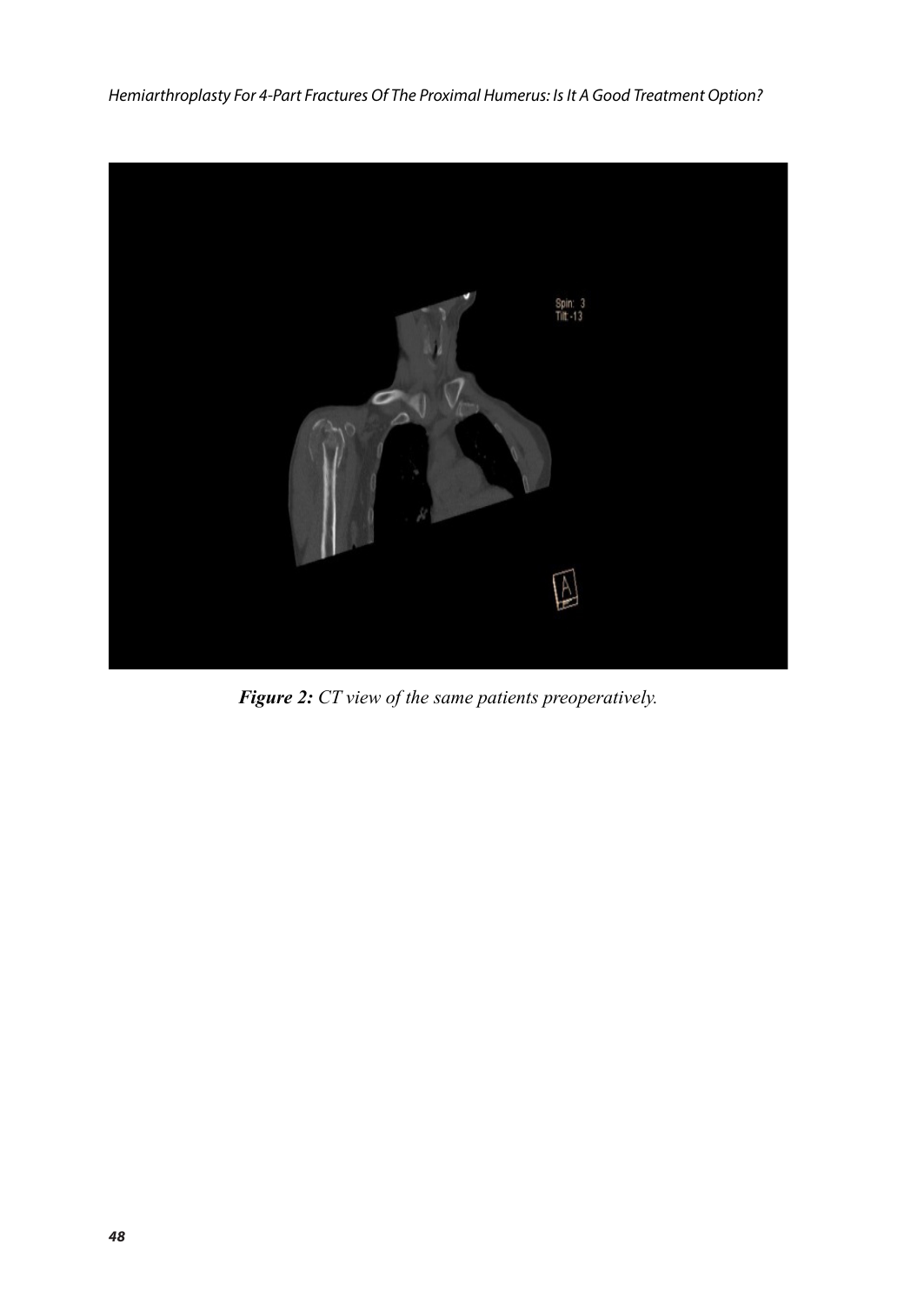*Müjdat ADAŞ, İsmail KALKAR, Cem Zeki ESENYEL, Semih DEDEOĞLU Yusuf ÖZCAN, Kürşat BAYRAKTAR, Murat ÇAKAR, Ayşın ERSOY*



*Figure 3: Early postoperative AP x-ray view of 71-year-old women with right 4-part acute fracture of the proximal humerus.*